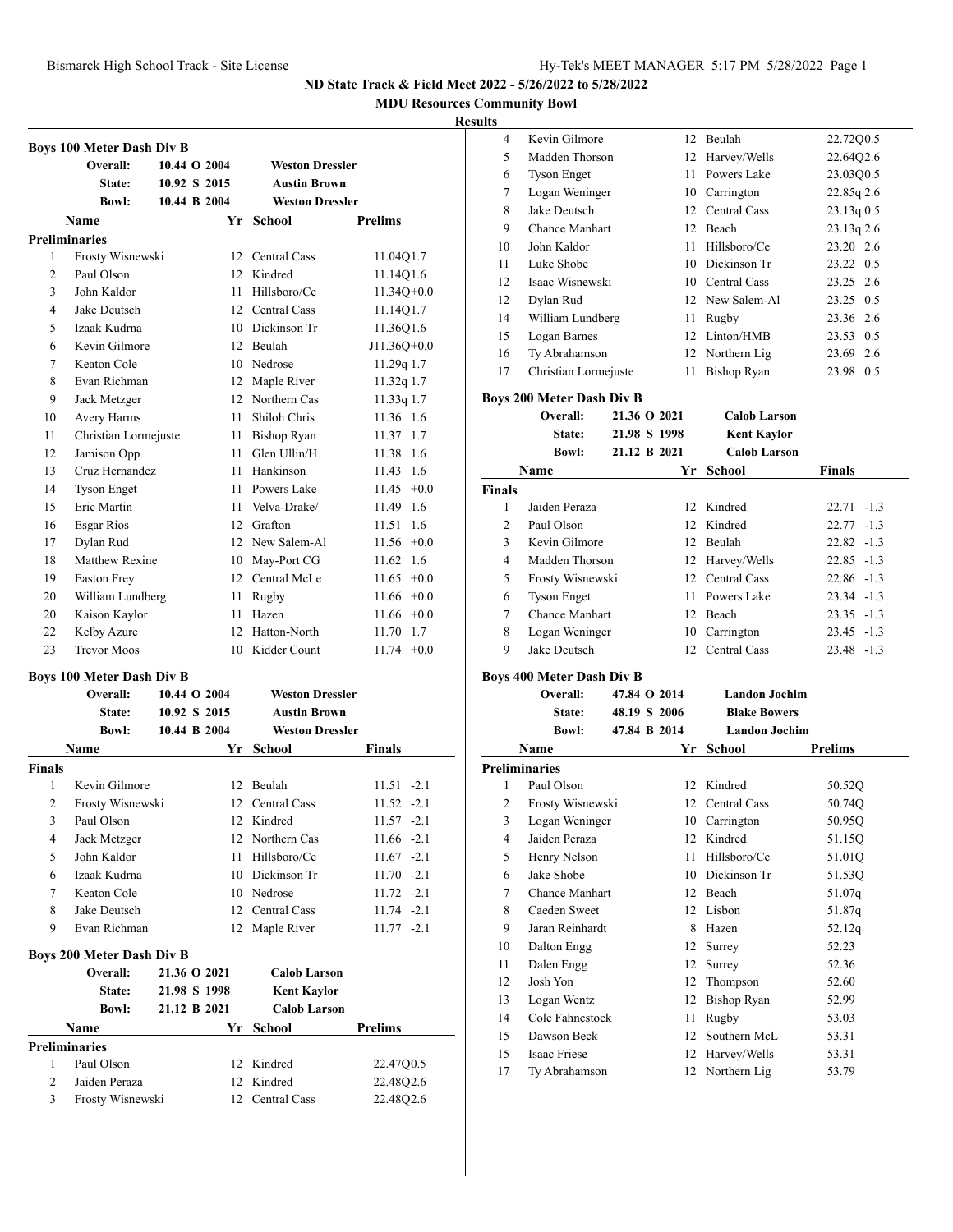**MDU Resources Community Bowl**

#### **Results**

| <b>Boys 400 Meter Dash Div B</b> |                                  |                |              |                       |               |
|----------------------------------|----------------------------------|----------------|--------------|-----------------------|---------------|
|                                  | Overall:                         |                | 47.84 O 2014 | <b>Landon Jochim</b>  |               |
|                                  | State:                           |                | 48.19 S 2006 | <b>Blake Bowers</b>   |               |
|                                  | <b>Bowl:</b>                     |                | 47.84 B 2014 | <b>Landon Jochim</b>  |               |
|                                  | Name                             |                |              | Yr School             | Finals        |
| <b>Finals</b>                    |                                  |                |              |                       |               |
| 1                                | Paul Olson                       |                |              | 12 Kindred            | 49.98         |
| 2                                | Jake Shobe                       |                |              | 10 Dickinson Tr       | 50.67         |
| 3                                | Frosty Wisnewski                 |                |              | 12 Central Cass       | 50.68         |
| $\overline{4}$                   | <b>Chance Manhart</b>            |                |              | 12 Beach              | 50.72         |
| 5                                | Jaiden Peraza                    |                |              | 12 Kindred            | 50.95         |
| 6                                | Logan Weninger                   |                |              | 10 Carrington         | 50.98         |
| 7                                | Henry Nelson                     |                | 11 -         | Hillsboro/Ce          | 51.55         |
| 8                                | Caeden Sweet                     |                |              | 12 Lisbon             | 51.64         |
| 9                                | Jaran Reinhardt                  |                |              | 8 Hazen               | 51.93         |
| <b>Boys 800 Meter Run Div B</b>  |                                  |                |              |                       |               |
|                                  | Overall:                         | 1:52.02 O 1996 |              | <b>Brian McCulley</b> |               |
|                                  | State:                           | 1:54.48 S 1985 |              | Paulo Costa           |               |
|                                  | <b>Bowl:</b>                     | 1:51.21 B 2010 |              | <b>Brandon Barnes</b> |               |
|                                  | Name                             |                |              | Yr School             | Finals        |
| <b>Finals</b>                    |                                  |                |              |                       |               |
| 1                                | Ian Busche                       |                |              | 12 Hazen              | 1:56.71       |
| 2                                | Taylor Wanner                    |                |              | 9 Bowman Count        | 1:58.85       |
| 3                                | <b>Austin Wanner</b>             |                |              | 11 Bowman Count       | 2:00.08       |
| 4                                | Henry Nelson                     |                |              | 11 Hillsboro/Ce       | 2:00.34       |
| 5                                | Ethan Schaffer                   |                |              | 12 Kindred            | 2:00.59       |
| 6                                | Garrett Syverson                 |                |              | 12 Nelson Count       | 2:00.76       |
| 7                                | Mike Nelson                      |                |              | 10 Lisbon             | 2:00.77       |
| 8                                | Eli Hansen                       |                |              | 11 Dickinson Tr       | 2:01.51       |
| 9                                | <b>Chance Manhart</b>            |                |              | 12 Beach              | 2:02.22       |
| 10                               | Lucas Vollmer                    |                |              | 10 Surrey             | 2:02.55       |
| 11                               | Rylee Bakkegard                  |                |              | 11 Oak Grove Lu       | 2:03.50       |
| 12                               | Jacob Rexin                      |                |              | 12 Carrington         | 2:03.78       |
| 13                               | Tanner Lundwall                  |                |              | 12 May-Port CG        | 2:03.82       |
| 14                               | Harrison Lies                    |                |              | 11 Harvey/Wells       | 2:05.71       |
| 15                               | Cal Sorenson                     |                | 11           | Stanley               | 2:05.94       |
| 16                               | Caleb Sarsland                   |                | 11 -         | <b>Bowman Count</b>   | 2:06.28       |
| 17                               | Ben Rowan                        |                |              | 12 Thompson           | 2:07.59       |
| 18                               | Kaden Fuller                     |                | 11           | Shiloh Chris          | 2:07.92       |
| 19                               | Ben DuBois                       |                |              | 10 New Town           | 2:09.80       |
| 20                               | Logan Weninger                   |                |              | 10 Carrington         | 2:10.16       |
| 21                               | Gunnar Larson                    |                | 11 -         | <b>Benson Count</b>   | 2:10.17       |
| 22                               | Noah Bedlion                     |                |              | 9 Bottineau           | 2:13.12       |
| 23                               | Logan Schwab                     |                | 12           | Hazen                 | 2:15.66       |
|                                  | <b>Boys 1600 Meter Run Div B</b> |                |              |                       |               |
|                                  | Overall:                         | 4:12.16 O 2021 |              | Sean Korsmo           |               |
|                                  | <b>State:</b>                    | 4:17.58 S 2019 |              | <b>Isaac Huber</b>    |               |
|                                  | <b>Bowl:</b>                     | 4:08.57 B 2013 |              | <b>Jake Leingang</b>  |               |
|                                  | Name                             |                |              | Yr School             | <b>Finals</b> |
| Finals                           |                                  |                |              |                       |               |
| 1                                | Ian Busche                       |                | 12           | Hazen                 | 4:24.57       |
| 2                                | Christian Brist                  |                | 10           | Hillsboro/Ce          | 4:29.84       |
| 3                                | Austin Wanner                    |                | 11           | Bowman Count          | 4:30.12       |
|                                  |                                  |                |              |                       |               |
|                                  |                                  |                |              |                       |               |

| 4              | Taylor Wanner                                   |                | 9                            | <b>Bowman Count</b>          | 4:31.46        |
|----------------|-------------------------------------------------|----------------|------------------------------|------------------------------|----------------|
| 5              | Caleb Sarsland                                  |                | 11 -                         | <b>Bowman Count</b>          | 4:32.69        |
| 6              | Ethan Schaffer                                  |                |                              | 12 Kindred                   | 4:33.09        |
| 7              | Eli Hansen                                      |                |                              | 11 Dickinson Tr              | 4:35.97        |
| 8              | Colt Spotted Bear                               |                |                              | 11 New Town                  | 4:40.16        |
| 9              | Lucas Vollmer                                   |                |                              | 10 Surrey                    | 4:42.07        |
| 10             | Kaden Fuller                                    |                | 11 -                         | Shiloh Chris                 | 4:45.81        |
| 11             | Tanner Lundwall                                 |                |                              | 12 May-Port CG               | 4:47.24        |
| 12             | Cole Campbell                                   |                |                              | 11 Kindred                   | 4:48.22        |
| 13             | Xavier Bell                                     |                |                              | 9 New Town                   | 4:50.05        |
| 14             | <b>Austin Dibble</b>                            |                | 11 -                         | Rugby                        | 4:50.86        |
| 15             | Jacob Rexin                                     |                |                              | 12 Carrington                | 4:53.16        |
| 16             | Jack Kern                                       |                |                              | 10 Grafton                   | 4:53.30        |
| 17             | Keaton Olson                                    |                |                              | 10 Kindred                   | 4:54.43        |
| 18             | <b>Brock Freer</b>                              |                |                              | 9 Langdon Area               | 4:55.88        |
| 19             | Noah Bedlion                                    |                |                              | 9 Bottineau                  | 5:03.39        |
| 20             | <b>Ethan Siemens</b>                            |                | 12 <sup>12</sup>             | Bottineau                    | 5:12.16        |
|                | Boys 3200 Meter Run Div B                       |                |                              |                              |                |
|                | Overall:                                        | 8:57.82 O 2021 |                              | Sean Korsmo                  |                |
|                | State:                                          | 9:23.31 S 2017 |                              | <b>Jalen Chase</b>           |                |
|                | <b>Bowl:</b>                                    | 8:57.82 B 2021 |                              | <b>Sean Korsmo</b>           |                |
|                | Name                                            |                |                              | Yr School                    | <b>Finals</b>  |
| <b>Finals</b>  |                                                 |                |                              |                              |                |
| 1              | Ian Busche                                      |                |                              | 12 Hazen                     | 9:38.71        |
| $\overline{2}$ | Caleb Sarsland                                  |                | 11                           | <b>Bowman Count</b>          | 9:41.82        |
| 3              | <b>Austin Wanner</b>                            |                |                              | 11 Bowman Count              | 9:49.25        |
| 4              | Christian Brist                                 |                |                              | 10 Hillsboro/Ce              | 10:00.68       |
| 5              | Eli Hansen                                      |                |                              | 11 Dickinson Tr              | 10:07.11       |
| 6              | Colt Spotted Bear                               |                |                              | 11 New Town                  | 10:13.85       |
| 7              | Gavin Lambourn                                  |                |                              | 10 Bowman Count              | 10:16.55       |
| 8              | Ethan Schaffer                                  |                |                              | 12 Kindred                   | 10:23.25       |
| 9              | Cole Campbell                                   |                |                              | 11 Kindred                   | 10:28.74       |
| 10             | Owen Duttenhefner                               |                |                              | 12 Killdeer                  | 10:32.29       |
| 11             | <b>Austin Dibble</b>                            |                |                              | 11 Rugby                     | 10:35.59       |
| 12             | Tanner Lundwall                                 |                |                              | 12 May-Port CG               | 10:36.41       |
| 13             | <b>Colter Meiers</b>                            |                | 11                           | Stanley                      | 10:36.96       |
| 14             | Lance Bradley                                   |                | 10                           | <b>Standing Roc</b>          | 10:47.13       |
| 15             | Mason Christianson                              |                | 11                           | Langdon Area                 | 10:51.06       |
| 16             | Keaton Olson                                    |                |                              | 10 Kindred                   | 10:54.78       |
| 17             | Ethan Suda                                      |                | 12                           | Grafton                      | 10:59.92       |
| 18             | Tice Sea Walker                                 |                | 10                           | <b>Standing Roc</b>          | 11:03.39       |
| 19             | Justin Hudson                                   |                | 10                           | Northern Lig                 | 11:10.70       |
| 20             | Jenner Johnson                                  |                | 9                            | Rugby                        | 11:50.17       |
| 21             | Jerret Kelly                                    |                | 9                            | <b>Standing Roc</b>          | 12:18.51       |
|                |                                                 |                |                              |                              |                |
|                | <b>Boys 110 Meter Hurdles Div B</b><br>Overall: |                | 14.26 O 2009                 | <b>Ryan Todhunter</b>        |                |
|                |                                                 |                |                              | <b>Tanner Monroe</b>         |                |
|                | State:<br><b>Bowl:</b>                          |                | 14.39 S 1998<br>13.93 B 2007 | <b>Weston Leutz</b>          |                |
|                |                                                 |                |                              |                              |                |
|                | Name                                            |                | Yr                           | School                       | <b>Prelims</b> |
| $\mathbf{1}$   | <b>Preliminaries</b>                            |                |                              |                              |                |
| 2              | Madden Thorson                                  |                | 12<br>9                      | Harvey/Wells<br>Harvey/Wells | 15.01Q2.6      |
|                | Tallen Thorson                                  |                |                              |                              | 15.76Q1.7      |

 Ty Giroux 12 Standing Roc 16.01Q1.7 Nick Wulfekuhle 10 Richland 16.40Q2.6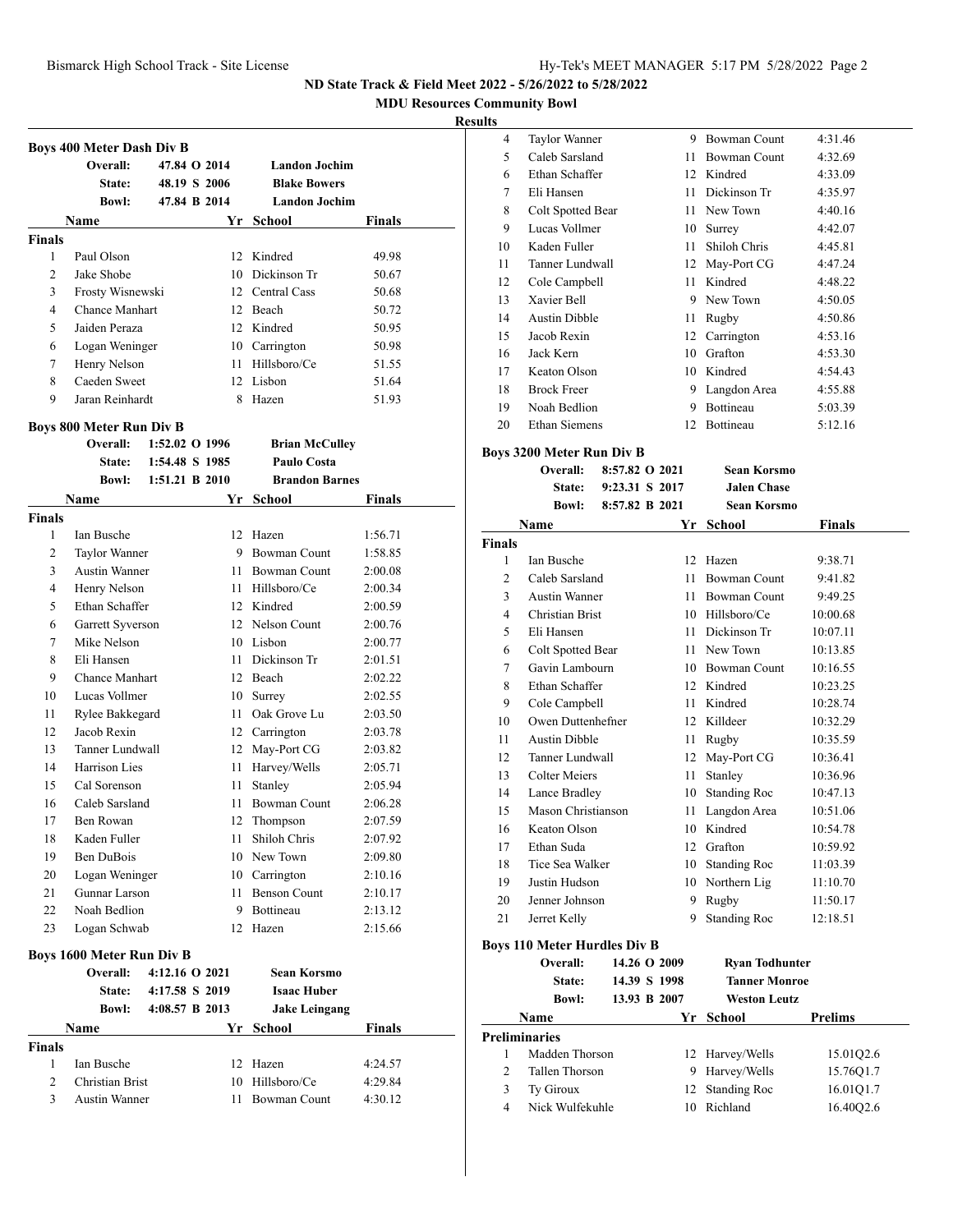**MDU Resources Community Bowl**

#### **Result**

|                                     | Preliminaries  (Boys 110 Meter Hurdles Div B) |  |                 |                       |                |  |
|-------------------------------------|-----------------------------------------------|--|-----------------|-----------------------|----------------|--|
|                                     | <b>Name</b>                                   |  |                 | Yr School             | <b>Prelims</b> |  |
| 5                                   | Garrett Syverson                              |  | 12              | Nelson Count          | 16.49Q1.7      |  |
| 6                                   | Caleb Klabunde                                |  | 12              | Kindred               | 16.52Q1.7      |  |
| 7                                   | Colton Tapson                                 |  | 11              | Lisbon                | 16.60q 1.7     |  |
| 8                                   | Carson Massey                                 |  |                 | 12 Bowman Count       | 16.80q 2.6     |  |
| 9                                   | Cy Walker                                     |  |                 | 10 Rugby              | 17.00q 1.7     |  |
| 10                                  | Dawson Wilson                                 |  |                 | 12 Dickinson Tr       | 17.19 2.6      |  |
| 11                                  | John Marshall                                 |  | 11.             | Southern McL          | 17.25 1.7      |  |
| 12                                  | Colin Knorr                                   |  | 11              | South Prairi          | 17.26 2.6      |  |
| 13                                  | Karter Peterson                               |  | 9               | Thompson              | 17.36 1.7      |  |
| 14                                  | <b>Tyler Syverstson</b>                       |  | 11              | Garrison              | 17.40 1.7      |  |
| 15                                  | Isaac Jaggi                                   |  |                 | 11 Killdeer           | 17.45 2.6      |  |
| 16                                  | Tate Grossman                                 |  | 11              | Harvey/Wells          | 17.74 1.7      |  |
| 17                                  | Jake Wright                                   |  | 11              | Hillsboro/Ce          | 18.00 1.7      |  |
| 18                                  | Colt Nohr                                     |  | 11              | Stanley               | 18.33<br>1.7   |  |
| 19                                  | Kayne Rhoads                                  |  | 9               | Central McLe          | 18.89 2.6      |  |
| <b>Boys 110 Meter Hurdles Div B</b> |                                               |  |                 |                       |                |  |
|                                     | Overall:                                      |  | 14.26 O 2009    | <b>Ryan Todhunter</b> |                |  |
|                                     | State:                                        |  | 14.39 S 1998    | <b>Tanner Monroe</b>  |                |  |
|                                     | <b>Bowl:</b>                                  |  | 13.93 B 2007    | <b>Weston Leutz</b>   |                |  |
|                                     | <b>Name</b>                                   |  | Yr              | <b>School</b>         | <b>Finals</b>  |  |
| <b>Finals</b>                       |                                               |  |                 |                       |                |  |
| 1                                   | Madden Thorson                                |  | 12              | Harvey/Wells          | $15.41 - 1.3$  |  |
| $\overline{c}$                      | <b>Tallen Thorson</b>                         |  | 9               | Harvey/Wells          | $16.08 - 1.3$  |  |
| 3                                   | Ty Giroux                                     |  | 12              | <b>Standing Roc</b>   | $16.14 - 1.3$  |  |
| 4                                   | Carson Massey                                 |  | 12 <sup>2</sup> | <b>Bowman Count</b>   | $16.43 - 1.3$  |  |
| 5                                   | Colton Tapson                                 |  | 11              | Lisbon                | $16.60 -1.3$   |  |
| 6                                   | Garrett Syverson                              |  |                 | 12 Nelson Count       | $16.65 - 1.3$  |  |
| 7                                   | Nick Wulfekuhle                               |  |                 | 10 Richland           | $16.74 - 1.3$  |  |
| 8                                   | Caleb Klabunde                                |  | 12              | Kindred               | $16.85 - 1.3$  |  |
| 9                                   | Cy Walker                                     |  | 10              | Rugby                 | $16.92 - 1.3$  |  |
|                                     | <b>Boys 300 Meter Hurdles Div B</b>           |  |                 |                       |                |  |

**Overall: 37.06 O 2012 Drew Wiseman State: 38.12 S 2000 Jared Essler Bowl: 37.06 B 2012 Drew Wiseman Name Yr School Prelims Preliminaries** 1 Garrett Syverson 12 Nelson Count 41.07Q 2 Dawson Beck 12 Southern McL 41.16Q 3 Jack Koppelsloen 11 Beulah 41.92Q 4 Ty Giroux 12 Standing Roc 41.35Q 5 Tallen Thorson 9 Harvey/Wells 41.41Q 6 Tyler Syverstson 11 Garrison 42.67Q 7 John Marshall 11 Southern McL 41.49q 8 Tyrel Yoder 12 Rolette/Wolf 42.98q 9 Nick Wulfekuhle 10 Richland 43.58q 10 Isaac Johnson 11 Northern Cas 43.65 11 Caeden Sweet 12 Lisbon 43.78 12 John Kaldor 11 Hillsboro/Ce 44.29 13 Tate Grossman 11 Harvey/Wells 44.39 14 Carson Massey 12 Bowman Count 44.40 15 Bennett Jorgenson 11 Hettinger-Sc 44.70 16 Dawson Wilson 12 Dickinson Tr 44.73

| ults           |                                              |              |    |                                          |                        |
|----------------|----------------------------------------------|--------------|----|------------------------------------------|------------------------|
| 17             | Kayne Rhoads                                 |              |    | 9 Central McLe                           | 45.01                  |
| 18             | Connor Praska                                |              |    | 12 Thompson                              | 45.70                  |
| 19             | Dylan Hawkins                                |              |    | 11 South Prairi                          | 47.31                  |
| 20             | Jake Wright                                  |              |    | 11 Hillsboro/Ce                          | 49.02                  |
| $---$          | Madden Thorson                               |              |    | 12 Harvey/Wells                          | DO                     |
|                | <b>Boys 300 Meter Hurdles Div B</b>          |              |    |                                          |                        |
|                | Overall:                                     | 37.06 O 2012 |    | <b>Drew Wiseman</b>                      |                        |
|                | State:                                       | 38.12 S 2000 |    | <b>Jared Essler</b>                      |                        |
|                | <b>Bowl:</b>                                 | 37.06 B 2012 |    | <b>Drew Wiseman</b>                      |                        |
|                | Name                                         |              | Yr | School                                   | Finals                 |
| <b>Finals</b>  |                                              |              |    |                                          |                        |
| 1              | Tallen Thorson                               |              |    | 9 Harvey/Wells                           | 41.05                  |
| 2              | John Marshall                                |              |    | 11 Southern McL                          | 41.15                  |
| 3              | Garrett Syverson                             |              |    | 12 Nelson Count                          | 41.45                  |
| 4              | Jack Koppelsloen                             |              |    | 11 Beulah                                | 41.92                  |
| 5              | Tyler Syverstson                             |              |    | 11 Garrison                              | 42.06                  |
| 6              | Nick Wulfekuhle                              |              |    | 10 Richland                              | 42.88                  |
| 7              | Dawson Beck                                  |              |    | 12 Southern McL                          | 43.13                  |
| 8              | Ty Giroux                                    |              |    | 12 Standing Roc                          | 43.18                  |
| 9              | <b>Tyrel Yoder</b>                           |              |    | 12 Rolette/Wolf                          | 44.27                  |
|                |                                              |              |    |                                          |                        |
|                | <b>Boys 4x100 Meter Relay Div B</b>          |              |    |                                          |                        |
|                | Overall:                                     | 42.25 O 2018 |    | <b>Fargo South</b>                       |                        |
|                | P Gowah, T Gensee, D Breyer, J Farr          |              |    |                                          |                        |
|                | State:                                       | 43.62 S 2016 |    | Des Lacs-Bur/L & C                       |                        |
|                | D Lopez, M Medalen, T Akers, J Knutson       |              |    |                                          |                        |
|                | <b>Bowl:</b>                                 | 42.25 B 2018 |    |                                          |                        |
|                | Gowah, Gensee, Breyer, Farr                  |              |    |                                          |                        |
|                | Team                                         |              |    | Relay                                    | <b>Prelims</b>         |
|                | <b>Preliminaries</b>                         |              |    |                                          |                        |
| 1              | <b>Central Cass</b>                          |              |    | A                                        | 44.28Q                 |
|                | 1) Will Ellison 12                           |              |    | 2) Jake Deutsch 12                       |                        |
| $\overline{2}$ | 3) Isaac Wisnewski 10<br>Hazen               |              |    | А                                        | 4) Frosty Wisnewski 12 |
|                |                                              |              |    |                                          | 44.55Q                 |
|                | 1) Kaison Kaylor 11<br>3) Patrick Lemer 12   |              |    | 2) Ethan Richter 10<br>4) Hayden Dean 12 |                        |
| 3              | New Rockford-Sheyenne                        |              |    | A                                        | 45.49Q                 |
|                | 1) Porter Granger 9                          |              |    | 2) Easton Benz 8                         |                        |
|                | 3) Connor Knatterud 10                       |              |    | 4) Kaden Jensen 12                       |                        |
| 4              | Kindred                                      |              |    | А                                        | 44.88Q                 |
|                | 1) Jorgen Swenson 11                         |              |    |                                          |                        |
|                |                                              |              |    |                                          |                        |
| 5              |                                              |              |    | 2) Xander Rath 10                        |                        |
|                | 3) Masen Allmaras 11                         |              |    | 4) Charlie Biewer 11                     |                        |
|                | Harvey/Wells County                          |              |    | А                                        | 45.12Q                 |
|                | 1) Isaac Friese 12                           |              |    | 2) Tallen Thorson 9                      |                        |
| 6              | 3) Kayl Seig 9                               |              |    | 4) Alex Erickson 12<br>А                 |                        |
|                | <b>Bowman County</b>                         |              |    |                                          | 46.02Q                 |
|                | 1) Brody Headley 12<br>3) Bohden Duffield 10 |              |    | 2) Clay Heimer 12                        |                        |
| 7              | Beulah                                       |              |    | 4) Carson Massey 12<br>А                 | 45.12q                 |
|                | 1) James Dela Cruz 12                        |              |    |                                          | 2) Jack Koppelsloen 11 |
|                | 3) Isaak Barbot 12                           |              |    | 4) Kevin Gilmore 12                      |                        |
| 8              | Rugby                                        |              |    | А                                        | 45.43q                 |
|                | 1) Will Kuntz 12                             |              |    | 2) Riley Tuenge 12                       |                        |
|                | 3) Lathan DeMontigny 12                      |              |    |                                          | 4) William Lundberg 11 |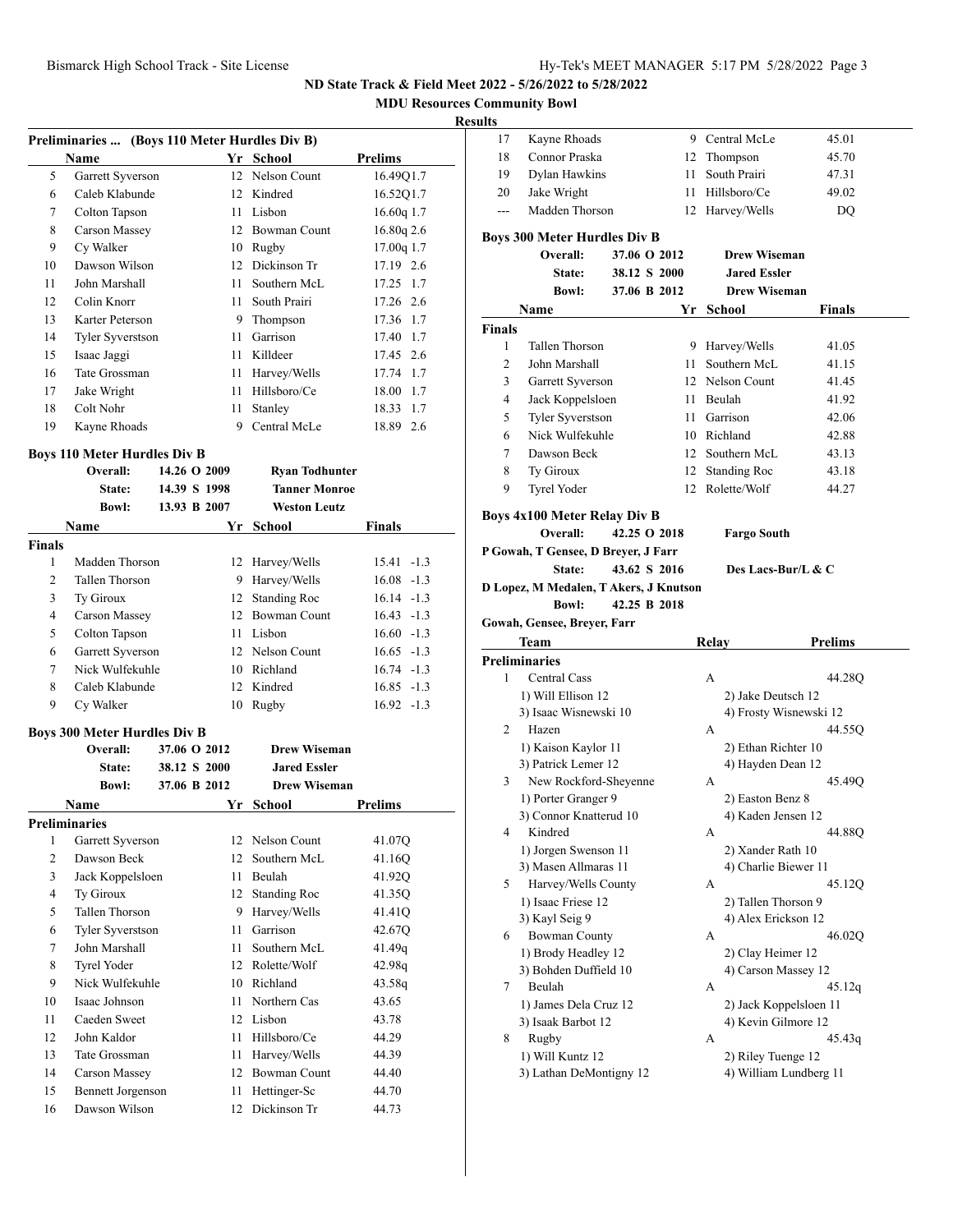# **MDU Resources Community Bowl**

## **Results**

|    | <b>Team</b>            | Relay              | <b>Prelims</b>         | <b>Boys 4x100 Meter Relay Div B</b><br>Overall:<br>42.25 O 2018 |              | <b>Fargo South</b>       |
|----|------------------------|--------------------|------------------------|-----------------------------------------------------------------|--------------|--------------------------|
| 9  | May-Port CG            | A                  | 45.59q                 |                                                                 |              |                          |
|    | 1) Matthew Rexine 10   |                    | 2) Xyler Carlson 11    | P Gowah, T Gensee, D Breyer, J Farr                             |              |                          |
|    | 3) Ethan Bergstrom 11  | 4) Cross Kitchen 8 |                        | State:<br>43.62 S 2016                                          |              | Des Lacs-Bur/L & C       |
| 10 | Oak Grove Lutheran     | A                  | 45.65                  | D Lopez, M Medalen, T Akers, J Knutson                          |              |                          |
|    | 1) Jack Bier 9         | 2) Cole Ohnstad 9  |                        | <b>Bowl:</b><br>42.25 B 2018                                    |              |                          |
|    | 3) Kai Zabel 7         |                    | 4) Trevon Rodriguez 12 | Gowah, Gensee, Breyer, Farr                                     |              |                          |
| 11 | Surrey                 | A                  | 45.73                  | <b>Team</b>                                                     | Relay        | <b>Finals</b>            |
|    | 1) Darian Limesand 8   | 2) Dalton Engg 12  |                        | <b>Finals</b>                                                   |              |                          |
|    | 3) Logan Vollmer 9     | 4) Dalen Engg 12   |                        | <b>Central Cass</b><br>1                                        | A            | 44.10                    |
| 12 | Southern McL           | A                  | 45.79                  | 1) Will Ellison 12                                              |              | 2) Jake Deutsch 12       |
|    | 1) Dawson Beck 12      |                    | 2) Dontaye Fetzer 9    | 3) Isaac Wisnewski 10                                           |              | 4) Frosty Wisnewski 12   |
|    | 3) Gage Schuh 12       |                    | 4) John Marshall 11    | Hazen<br>2                                                      | А            | 44.38                    |
| 13 | Central McLean         | A                  | 45.82                  | 1) Kaison Kaylor 11                                             |              | 2) Ethan Richter 10      |
|    | 1) Lucas Sims 10       |                    | 2) Andrew Eichhorst 9  | 3) Patrick Lemer 12                                             |              | 4) Hayden Dean 12        |
|    | 3) Dylan Aasheim 12    | 4) Easton Frey 12  |                        | Kindred<br>3                                                    | A            | 44.42                    |
| 14 | LaMoure/Litch-Marion   | А                  | 46.04                  | 1) Jorgen Swenson 11                                            |              | 2) Xander Rath 10        |
|    | 1) Owen Lesko 9        |                    | 2) Kyreece McGaughy 12 | 3) Masen Allmaras 11                                            |              | 4) Charlie Biewer 11     |
|    | 3) Gunner Thielges 8   |                    | 4) Max Musland 10      | New Rockford-Sheyenne<br>4                                      | A            | 44.55                    |
| 15 | Killdeer               | A                  | 46.24                  | 1) Porter Granger 9                                             |              | 2) Easton Benz 8         |
|    | 1) Dawson Schneider 12 |                    | 2) Dayne Dorval 10     | 3) Connor Knatterud 10                                          |              | 4) Kaden Jensen 12       |
|    | 3) Calvin Dobitz 9     |                    | 4) Cayden Neurohr 10   | Beulah<br>5                                                     | A            | 44.95                    |
| 16 | Des-Lacs Bur           | A                  | 46.29                  | 1) James Dela Cruz 12                                           |              | 2) Jack Koppelsloen 11   |
|    | 1) Caleb Rist 12       |                    | 2) Kiesyn Officer 12   | 3) Isaak Barbot 12                                              |              | 4) Kevin Gilmore 12      |
|    | 3) Kyle Woznicki 11    |                    | 4) Michael Schwandt 12 | Rugby<br>6                                                      | А            | 45.23                    |
|    | Velva-Drake/Anamoose   |                    |                        | 1) Will Kuntz 12                                                |              | 2) Riley Tuenge 12       |
| 17 |                        | A                  | 46.59                  | 3) Lathan DeMontigny 12                                         |              | 4) William Lundberg 11   |
|    | 1) Hank Bodine 9       | 2) Amarie Juarez 8 |                        | <b>Bowman County</b><br>7                                       | A            | 45.28                    |
|    | 3) Eric Martin 11      |                    | 4) Lucas Siebuhr 10    | 1) Brody Headley 12                                             |              | 2) Clay Heimer 12        |
| 18 | Kidder County          | А                  | 46.60                  | 3) Bohden Duffield 10                                           |              | 4) Carson Massey 12      |
|    | 1) Jacob Biegler 12    |                    | 2) Tristan Schaffner 9 | Harvey/Wells County<br>8                                        | A            | 45.32                    |
|    | 3) Joren Jangula 10    | 4) Trevor Moos 10  |                        | 1) Isaac Friese 12                                              |              | 2) Tallen Thorson 9      |
| 19 | New Salem-Almont       | A                  | 46.75                  | 3) Kayl Seig 9                                                  |              | 4) Alex Erickson 12      |
|    | 1) Brady Brandt 11     | 2) Ty Wolding 11   |                        | May-Port CG<br>9                                                | A            | 45.64                    |
|    | 3) Kane Grinsteiner 11 | 4) Dylan Rud 12    |                        | 1) Matthew Rexine 10                                            |              |                          |
| 20 | Powers Lake            | А                  | 46.77                  |                                                                 |              | 2) Xyler Carlson 11      |
|    | 1) Tyson Enget 11      |                    | 2) Jaden Bullinger 10  | 3) Ethan Bergstrom 11                                           |              | 4) Cross Kitchen 8       |
|    | 3) Kyle Huseby 9       |                    | 4) Zachary Olson 10    | <b>Boys 4x200 Meter Relay Div B</b>                             |              |                          |
| 21 | Thompson               | A                  | 46.90                  | Overall:<br>1:27.74 O 2018                                      |              | <b>Bismarck Century</b>  |
|    | 1) Easton Lovelace 9   | 2) Josh Juve 9     |                        | H Wilmes, G Anderson, O Nelson, C Monger                        |              |                          |
|    | 3) Wyatt Braswell 12   |                    | 4) Karter Peterson 9   | State: 1:29.39 S 2018                                           |              | Hillsboro/Central Valley |
| 22 | Stanley                | A                  | 47.21                  | G Skager, H Hennings, O Benson, I Luithle                       |              |                          |
|    | 1) D.J. Johnson 10     |                    | 2) Ethyn Schindler 10  | Bowl: 1:27.74 B 2018                                            |              |                          |
|    | 3) Jack Hynek 10       | 4) Max Jackson 9   |                        | Wilmes, Anderson, Nelson, Monger                                |              |                          |
| 23 | Hillsboro/Ce           | A                  | 47.33                  |                                                                 |              |                          |
|    | 1) Ty Davis 9          | 2) Riley Olsen 11  |                        | <b>Team</b>                                                     | <b>Relay</b> | <b>Prelims</b>           |
|    | 3) Gavin Mitzel 12     |                    | 4) Jack Paulsrud 12    | <b>Preliminaries</b>                                            |              |                          |
| 24 | Dickinson Trinity      | A                  | 51.77                  | Dickinson Trinity<br>$\mathbf{1}$                               | A            | 1:31.79Q                 |
|    | 1) Trevor Schagunn 12  | 2) Jake Shobe 10   |                        | 1) Trevor Schagunn 12                                           |              | 2) Jake Shobe 10         |
|    | 3) Izaak Kudrna 10     | 4) Luke Shobe 10   |                        | 3) Izaak Kudrna 10                                              |              | 4) Luke Shobe 10         |
|    |                        |                    |                        | Harvey/Wells County<br>2                                        | А            | 1:32.18Q                 |
|    |                        |                    |                        | 1) Isaac Friese 12                                              |              | 2) Tallen Thorson 9      |

1) Kaison Kaylor 11 2) Mark Lora 9<br>3) Patrick Lemer 12 4) Hayden Dean 12

3) Kayl Seig 9 4) Madden Thorson 12 3 Hazen A 1:33.15Q

3) Patrick Lemer 12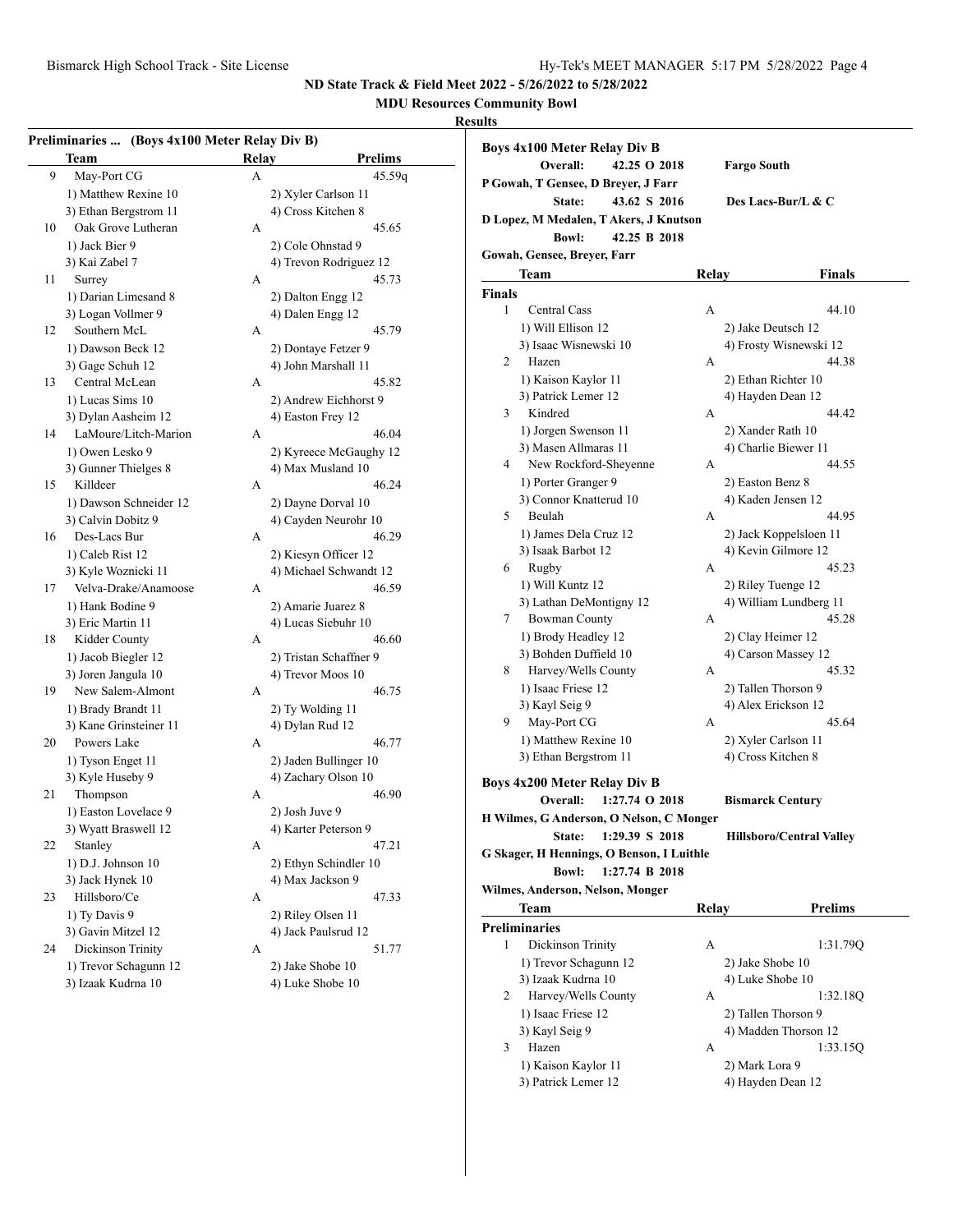## **MDU Resources Community Bowl**

## **Results**

|    | Preliminaries  (Boys 4x200 Meter Relay Div B) |       |                                        |
|----|-----------------------------------------------|-------|----------------------------------------|
|    | <b>Team</b>                                   | Relay | <b>Prelims</b>                         |
| 4  | Surrey                                        | А     | 1:33.12Q                               |
|    | 1) Darian Limesand 8                          |       | 2) Dalton Engg 12                      |
|    | 3) Lucas Vollmer 10                           |       | 4) Dalen Engg 12                       |
| 5  | Central Cass                                  | A     | 1:33.24Q                               |
|    | 1) Will Ellison 12                            |       | 2) Owen Wiersma 11                     |
|    | 3) Isaac Wisnewski 10                         |       | 4) Jake Deutsch 12                     |
| 6  | <b>Bowman County</b>                          | A     | 1:33.35Q                               |
|    | 1) Brody Headley 12                           |       | 2) Clay Heimer 12                      |
|    | 3) Bishop Duffield 10                         |       | 4) Bohden Duffield 10                  |
| 7  | Thompson                                      | A     | 1:33.38q                               |
|    | 1) Easton Lovelace 9                          |       | 2) Ben Rowan 12                        |
|    | 3) Josh Yon 12                                |       | 4) Max Roller 11                       |
| 8  | Oak Grove Lutheran                            | A     | 1:34.49q                               |
|    | 1) Cole Ohnstad 9                             |       | 2) AJ Tyler 11                         |
|    | 3) Rylee Bakkegard 11                         |       | 4) Trevon Rodriguez 12                 |
| 9  | Hillsboro/Ce                                  | A     | 1:34.51q                               |
|    | 1) Micah Longthorne 11                        |       | 2) Jake Wright 11                      |
|    | 3) Parker Gallagher 12                        |       | 4) John Kaldor 11                      |
| 10 | Central McLean                                | А     | 1:35.03                                |
|    | 1) Lucas Sims 10                              |       | 2) Andrew Eichhorst 9                  |
|    | 3) Dylan Aasheim 12                           |       | 4) Easton Frey 12                      |
| 11 | Nedrose                                       | А     | 1:35.42                                |
|    | 1) Jodey Myers 10                             |       | 2) Cameron Bailey 12                   |
|    | 3) Gavin Ball 11                              |       | 4) Keaton Cole 10                      |
| 12 | Des-Lacs Bur                                  | А     | 1:35.45                                |
|    | 1) Caleb Rist 12                              |       | 2) Kiesyn Officer 12                   |
|    | 3) Kyle Woznicki 11                           |       | 4) Michael Schwandt 12                 |
| 13 | Shiloh Christian                              | A     | 1:35.54                                |
|    | 1) Gabe Schafer 9                             |       |                                        |
|    | 3) Carter Seifert 10                          |       | 2) Kyler Klein 11<br>4) Avery Harms 11 |
| 14 | May-Port CG                                   | А     | 1:35.71                                |
|    | 1) Matthew Rexine 10                          |       |                                        |
|    | 3) Cross Kitchen 8                            |       | 2) Xyler Carlson 11                    |
| 15 | <b>Benson County</b>                          | А     | 4) Doug Geier 12<br>1:35.79            |
|    |                                               |       |                                        |
|    | 1) Logan Fossen 10<br>3) Gunnar Larson 11     |       | 2) Logan Maddock 10                    |
|    | LaMoure/Litch-Marion                          |       | 4) Macyn Olson 10                      |
| 16 |                                               | A     | 1:36.43                                |
|    | 1) Brady Lettenmaier 11                       |       | 2) Kyreece McGaughy 12                 |
|    | 3) Gunner Thielges 8<br>Richardton-Taylor     |       | 4) Max Musland 10                      |
| 17 |                                               | A     | 1:36.60                                |
|    | 1) Caisen Dohrmann 10                         |       | 2) Andrew Schwartz 12                  |
|    | 3) Marcus Cuevas 10<br>Lisbon                 |       | 4) Robert Bartz 12                     |
| 18 |                                               | А     | 1:36.73                                |
|    | 1) Seamus Kelly 9                             |       | 2) Boeden Greenley 11                  |
|    | 3) Levi Sveum 11                              |       | 4) Wyatt Olson 10                      |
| 19 | New Rockford-Sheyenne                         | A     | 1:37.07                                |
|    | 1) Porter Granger 9                           |       | 2) Lucas Yri 10                        |
|    | 3) Easton Benz 8                              |       | 4) Connor Knatterud 10                 |
| 20 | Grafton                                       | A     | 1:37.39                                |
|    | 1) Anthony Gonzalez 12                        |       | 2) Shaiden Thomas 8                    |
|    | 3) Omarion Brown 11                           |       | 4) Esgar Rios 12                       |
| 21 | Mott/Regent-                                  | A     | 1:37.82                                |
|    | 1) Tallen Binstock 10                         |       | 2) Matt Huether 10                     |
|    | 3) Noah Madler 10                             |       | 4) Nathan Kaufman 12                   |
|    |                                               |       |                                        |
|    |                                               |       |                                        |

| ults                                                                        |                                          |       |                                 |  |  |  |  |
|-----------------------------------------------------------------------------|------------------------------------------|-------|---------------------------------|--|--|--|--|
| 22                                                                          | Beulah                                   | А     | 1:39.28                         |  |  |  |  |
|                                                                             | 1) James Dela Cruz 12                    |       | 2) Logan Neuberger 10           |  |  |  |  |
|                                                                             | 3) Isaak Barbot 12                       |       | 4) Jack Koppelsloen 11          |  |  |  |  |
| 23                                                                          | Rugby                                    | А     | 1:44.34                         |  |  |  |  |
|                                                                             | 1) Cole Fahnestock 11                    |       | 2) Riley Tuenge 12              |  |  |  |  |
|                                                                             | 3) Logan Gronvold 11                     |       | 4) William Lundberg 11          |  |  |  |  |
| $---$                                                                       | Kindred                                  | А     | DO                              |  |  |  |  |
|                                                                             | 1) Jorgen Swenson 11                     |       | 2) Charlie Biewer 11            |  |  |  |  |
|                                                                             | 3) Jack Olson 12                         |       | 4) Jaiden Peraza 12             |  |  |  |  |
|                                                                             | <b>Boys 4x200 Meter Relay Div B</b>      |       |                                 |  |  |  |  |
|                                                                             | 1:27.74 O 2018<br>Overall:               |       | <b>Bismarck Century</b>         |  |  |  |  |
|                                                                             | H Wilmes, G Anderson, O Nelson, C Monger |       |                                 |  |  |  |  |
|                                                                             | 1:29.39 S 2018<br>State:                 |       | <b>Hillsboro/Central Valley</b> |  |  |  |  |
|                                                                             |                                          |       |                                 |  |  |  |  |
| G Skager, H Hennings, O Benson, I Luithle<br><b>Bowl:</b><br>1:27.74 B 2018 |                                          |       |                                 |  |  |  |  |
|                                                                             | Wilmes, Anderson, Nelson, Monger         |       |                                 |  |  |  |  |
|                                                                             |                                          |       |                                 |  |  |  |  |
|                                                                             | Team                                     | Relay | Finals                          |  |  |  |  |
| Finals<br>1                                                                 | Central Cass                             |       |                                 |  |  |  |  |
|                                                                             |                                          | А     | 1:31.89                         |  |  |  |  |
|                                                                             | 1) Will Ellison 12                       |       | 2) Owen Wiersma 11              |  |  |  |  |
|                                                                             | 3) Isaac Wisnewski 10                    |       | 4) Jake Deutsch 12              |  |  |  |  |
| 2                                                                           | Dickinson Trinity                        | А     | 1:32.08                         |  |  |  |  |
|                                                                             | 1) Gage Glaser 10<br>3) Izaak Kudrna 10  |       | 2) Jake Shobe 10                |  |  |  |  |
| 3                                                                           | Harvey/Wells County                      | А     | 4) Luke Shobe 10<br>1:32.17     |  |  |  |  |
|                                                                             | 1) Isaac Friese 12                       |       | 2) Tallen Thorson 9             |  |  |  |  |
|                                                                             | 3) Kayl Seig 9                           |       | 4) Madden Thorson 12            |  |  |  |  |
| 4                                                                           | Hazen                                    | А     | 1:32.34                         |  |  |  |  |
|                                                                             | 1) Kaison Kaylor 11                      |       | 2) Mark Lora 9                  |  |  |  |  |
|                                                                             | 3) Patrick Lemer 12                      |       | 4) Hayden Dean 12               |  |  |  |  |
| 5                                                                           | <b>Bowman County</b>                     | А     | 1:32.85                         |  |  |  |  |
|                                                                             | 1) Brody Headley 12                      |       | 2) Clay Heimer 12               |  |  |  |  |
|                                                                             | 3) Bishop Duffield 10                    |       | 4) Bohden Duffield 10           |  |  |  |  |
| 6                                                                           | Thompson                                 | А     | 1:32.89                         |  |  |  |  |
|                                                                             | 1) Easton Lovelace 9                     |       | 2) Ben Rowan 12                 |  |  |  |  |
|                                                                             | 3) Josh Yon 12                           |       | 4) Max Roller 11                |  |  |  |  |
| 7                                                                           | Surrey                                   | А     | 1:33.02                         |  |  |  |  |
|                                                                             | 1) Darian Limesand 8                     |       | 2) Dalton Engg 12               |  |  |  |  |
|                                                                             | 3) Lucas Vollmer 10                      |       | 4) Dalen Engg 12                |  |  |  |  |
| 8                                                                           | Oak Grove Lutheran                       | А     | 1:34.16                         |  |  |  |  |
|                                                                             | 1) Cole Ohnstad 9                        |       | 2) AJ Tyler 11                  |  |  |  |  |
|                                                                             | 3) Rylee Bakkegard 11                    |       | 4) Trevon Rodriguez 12          |  |  |  |  |
| 9                                                                           | Hillsboro/Ce                             | А     | 1:35.06                         |  |  |  |  |
|                                                                             | 1) Micah Longthorne 11                   |       | 2) Jake Wright 11               |  |  |  |  |
|                                                                             | 3) Parker Gallagher 12                   |       | 4) John Kaldor 11               |  |  |  |  |
|                                                                             |                                          |       |                                 |  |  |  |  |
|                                                                             |                                          |       |                                 |  |  |  |  |
|                                                                             |                                          |       |                                 |  |  |  |  |
|                                                                             |                                          |       |                                 |  |  |  |  |
|                                                                             |                                          |       |                                 |  |  |  |  |
|                                                                             |                                          |       |                                 |  |  |  |  |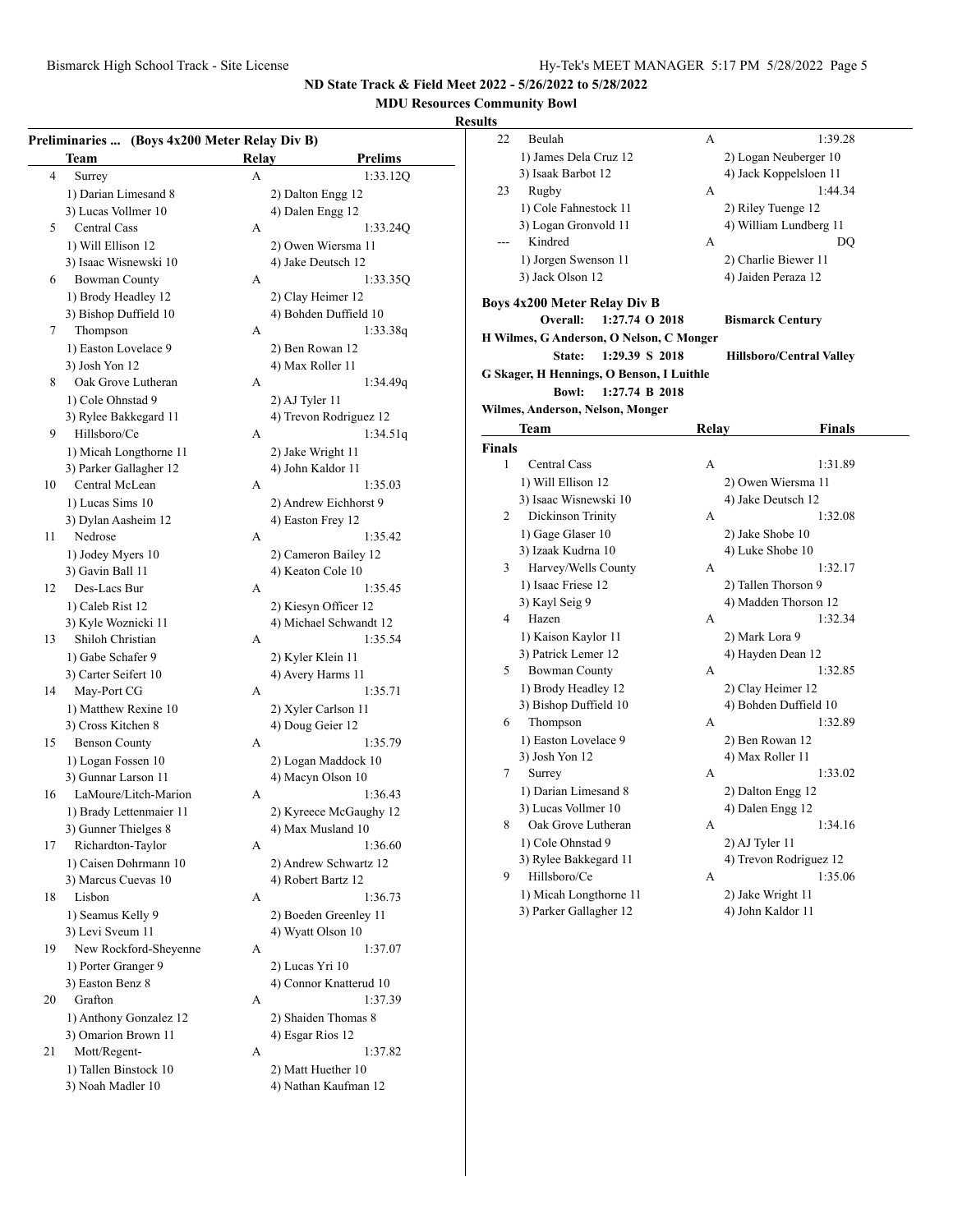## **MDU Resources Community Bowl**

## **Resu**

| <b>Boys 4x400 Meter Relay Div B</b><br>Overall:<br>3:21.00 O 2014<br><b>Bismarck Century</b> |                                             |       |                        |  |  |  |  |
|----------------------------------------------------------------------------------------------|---------------------------------------------|-------|------------------------|--|--|--|--|
| D Neameyer, J Richter, A Steinwand, L Jochim                                                 |                                             |       |                        |  |  |  |  |
|                                                                                              | State:<br>3:26.00 S 1998                    |       | <b>Bishop Ryan</b>     |  |  |  |  |
|                                                                                              | J Whittmayer, D Limke, L Schaefer, J Essler |       |                        |  |  |  |  |
|                                                                                              | <b>Bowl:</b><br>3:18.96 B 2014              |       |                        |  |  |  |  |
|                                                                                              | Neameyer, Richter, Steinwand, Jochim        |       |                        |  |  |  |  |
|                                                                                              |                                             |       |                        |  |  |  |  |
|                                                                                              | Team                                        | Relay | Finals                 |  |  |  |  |
| Finals                                                                                       |                                             |       |                        |  |  |  |  |
| 1                                                                                            | Hazen                                       | А     | 3:28.03                |  |  |  |  |
|                                                                                              | 1) Hayden Dean 12                           |       | 2) Ian Busche 12       |  |  |  |  |
|                                                                                              | 3) Ethan Richter 10                         |       | 4) Jaran Reinhardt 8   |  |  |  |  |
| 2                                                                                            | Lisbon                                      | А     | 3:30.26                |  |  |  |  |
|                                                                                              | 1) Boeden Greenley 11                       |       | 2) Mike Nelson 10      |  |  |  |  |
|                                                                                              | 3) Levi Sveum 11                            |       | 4) Caeden Sweet 12     |  |  |  |  |
| 3                                                                                            | Dickinson Trinity                           | А     | 3:32.10                |  |  |  |  |
|                                                                                              | 1) Jake Shobe 10                            |       | 2) Izaak Kudrna 10     |  |  |  |  |
|                                                                                              | 3) Luke Shobe 10                            |       | 4) Max Lefor 11        |  |  |  |  |
| 4                                                                                            | <b>Bowman County</b>                        | А     | 3:33.82                |  |  |  |  |
|                                                                                              | 1) Nathan Dix 10                            |       | 2) Bishop Duffield 10  |  |  |  |  |
|                                                                                              | 3) Bohden Duffield 10                       |       | 4) Taylor Wanner 9     |  |  |  |  |
| 5                                                                                            | Kindred                                     | А     | 3:34.16                |  |  |  |  |
|                                                                                              | 1) Carter Schmitz 12                        |       | 2) Charlie Biewer 11   |  |  |  |  |
|                                                                                              | 3) Jordan Haakenson 10                      |       | 4) Jack Olson 12       |  |  |  |  |
| 6                                                                                            | Hillsboro/Ce                                | А     | 3:34.46                |  |  |  |  |
|                                                                                              | 1) Micah Longthorne 11                      |       | 2) Parker Gallagher 12 |  |  |  |  |
|                                                                                              | 3) Christian Brist 10                       |       | 4) Henry Nelson 11     |  |  |  |  |
| 7                                                                                            | Thompson                                    | А     | 3:34.78                |  |  |  |  |
|                                                                                              | 1) Josh Yon 12                              |       | 2) Max Roller 11       |  |  |  |  |
|                                                                                              | 3) Connor Praska 12                         |       | 4) Ben Rowan 12        |  |  |  |  |
| 8                                                                                            | Griggs Midkota                              | А     | 3:35.73                |  |  |  |  |
|                                                                                              | 1) Josiah Scott 12                          |       | 2) Gavin Nelson 11     |  |  |  |  |
|                                                                                              | 3) Aaron Moser 12                           |       | 4) Wayland Sabinash 8  |  |  |  |  |
| 9                                                                                            | Surrey                                      | А     | 3:36.09                |  |  |  |  |
|                                                                                              | 1) Dalton Engg 12                           |       | 2) Lucas Vollmer 10    |  |  |  |  |
|                                                                                              | 3) Chris Jenner 12                          |       | 4) Dalen Engg 12       |  |  |  |  |
| 10                                                                                           | Des-Lacs Bur                                | А     | 3:36.27                |  |  |  |  |
|                                                                                              | 1) Caleb Rist 12                            |       | 2) Kiesyn Officer 12   |  |  |  |  |
|                                                                                              | 3) Kashdyn Officer 10                       |       | 4) Zander Grover 10    |  |  |  |  |
| 11 —                                                                                         | Shiloh Christian                            | А     | 3:36.71                |  |  |  |  |
|                                                                                              | 1) Joey Desir 11                            |       | 2) Kaden Fuller 11     |  |  |  |  |
|                                                                                              | 3) Carter Seifert 10                        |       | 4) Avery Harms 11      |  |  |  |  |
| 12                                                                                           | Oakes                                       | А     | 3:37.15                |  |  |  |  |
|                                                                                              | 1) Brandon Peters 12                        |       | 2) Trey Skoglund 10    |  |  |  |  |
|                                                                                              | 3) Joseph Heim 11                           |       | 4) Blayson Dolney 10   |  |  |  |  |
| 13                                                                                           | May-Port CG                                 | А     | 3:39.01                |  |  |  |  |
|                                                                                              | 1) Xyler Carlson 11                         |       | 2) Doug Geier 12       |  |  |  |  |
|                                                                                              | 3) Tanner Lundwall 12                       |       | 4) Cross Kitchen 8     |  |  |  |  |
| 14                                                                                           | Southern McL                                | А     | 3:39.03                |  |  |  |  |
|                                                                                              | 1) Dawson Beck 12                           |       | 2) Bryce Mehlhoff 9    |  |  |  |  |
|                                                                                              | 3) Gage Schuh 12                            |       | 4) John Marshall 11    |  |  |  |  |
| 15                                                                                           | South Prairie €" Max                        | А     | 3:39.58                |  |  |  |  |
|                                                                                              | 1) Dylan Hawkins 11                         |       | 2) Aiden Hawkins 10    |  |  |  |  |
|                                                                                              | 3) Jayden Whanger 12                        |       | 4) Lance Pitner 12     |  |  |  |  |

| ılts   |                                                      |              |                         |
|--------|------------------------------------------------------|--------------|-------------------------|
| 16     | Bottineau                                            | A            | 3:39.90                 |
|        | 1) Trasen Pollman 12                                 |              | 2) Gabe Nero 11         |
|        | 3) Tye Marum 10                                      |              | 4) Bud Wilkie 9         |
| 17     | Beulah                                               | А            | 3:41.30                 |
|        | 1) James Dela Cruz 12                                |              | 2) Foucauld Callens 12  |
|        | 3) Logan Neuberger 10                                |              | 4) Jack Koppelsloen 11  |
| 18     | Rugby                                                | А            | 3:43.02                 |
|        | 1) Kory Vetsch 12                                    |              | 2) Hudson Hooker 12     |
|        | 3) Kristian Fritz 11                                 |              | 4) Austin Dibble 11     |
| 19     | Central Cass                                         | А            | 3:45.02                 |
|        | 1) Will Ellison 12                                   |              | 2) Josiah Crandall 11   |
|        | 3) Owen Wiersma 11                                   |              | 4) Isaac Wisnewski 10   |
| 20     | Harvey/Wells County                                  | А            | 3:46.39                 |
|        | 1) Gabe Allmaras 11                                  |              | 2) Jadyn Vollmer 10     |
|        | 3) Kayl Seig 9                                       |              | 4) Harrison Lies 11     |
|        |                                                      |              |                         |
|        | <b>Boys 4x800 Meter Relay Div B</b>                  |              |                         |
|        | 7:54.52 O 1981<br>Overall:                           |              | Minot                   |
|        | Joe Carlson, Ken Clark, Rob Buchholz, Jon Boughner   |              |                         |
|        | 8:02.29 S 2017<br>State:                             |              | <b>New Town</b>         |
|        | Chase Hale, Robert White, Jalen Chase, Ryan Wheeling |              |                         |
|        | 7:48.49 B 2014<br><b>Bowl:</b>                       |              |                         |
|        | Werner, Markle, Lerew, Gotta                         |              |                         |
|        | Team                                                 | <b>Relay</b> | <b>Finals</b>           |
| Finals |                                                      |              |                         |
| 1      | <b>Bowman County</b>                                 | А            | 8:12.18                 |
|        | 1) Caleb Sarsland 11                                 |              | 2) Gavin Lambourn 10    |
|        | 3) Austin Wanner 11                                  |              | 4) Taylor Wanner 9      |
| 2      | Lisbon                                               | А            | 8:14.86                 |
|        | 1) Boeden Greenley 11                                |              | 2) Mike Nelson 10       |
|        | 3) Rodney Olson 12                                   |              | 4) Caeden Sweet 12      |
| 3      | Oakes                                                | А            | 8:35.15                 |
|        | 1) Brandon Peters 12                                 |              | 2) Andrew Wolff 11      |
|        | 3) Joseph Heim 11                                    |              | 4) Blayson Dolney 10    |
| 4      | Kindred                                              | А            | 8:36.98                 |
|        | 1) Cole Campbell 11                                  |              | 2) Lucas Dahl 10        |
|        | 3) Keaton Olson 10                                   |              | 4) Ethan Schaffer 12    |
| 5      | Thompson                                             | А            | 8:44.58                 |
|        | 1) Josh Yon 12                                       |              | 2) Reese Nygaard 12     |
|        | 3) Connor Praska 12                                  |              | 4) Ben Rowan 12         |
| 6      | New Town                                             | А            | 8:44.89                 |
|        | 1) Ben DuBois 10                                     |              | 2) Colt Spotted Bear 11 |
|        | 3) Lukas Spotted Bear 8                              |              | 4) Xavier Bell 9        |
| 7      | Mott/Regent-                                         | А            | 8:46.43                 |
|        | 1) Matt Huether 10                                   |              | 2) Justin Kathrein 11   |
|        | 3) Brock Ehlis 10                                    |              | 4) Nathan Kaufman 12    |
| 8      | Shiloh Christian                                     | А            | 8:47.38                 |
|        | 1) Joey Desir 11                                     |              | 2) Caden Englund 9      |
|        | 3) Jordan Grosz 8                                    |              | 4) Kaden Fuller 11      |
| 9      | Dickinson Trinity                                    | А            | 8:47.59                 |
|        | 1) Eli Hansen 11                                     |              | 2) Dawson Wilson 12     |
|        | 3) Joel Thorson 10                                   |              | 4) Max Lefor 11         |
| 10     | Stanley                                              | А            | 8:47.62                 |
|        | 1) Cal Sorenson 11                                   |              | 2) Max Jackson 9        |
|        | 3) Trent Leith 12                                    |              | 4) Colter Meiers 11     |
|        |                                                      |              |                         |
|        |                                                      |              |                         |
|        |                                                      |              |                         |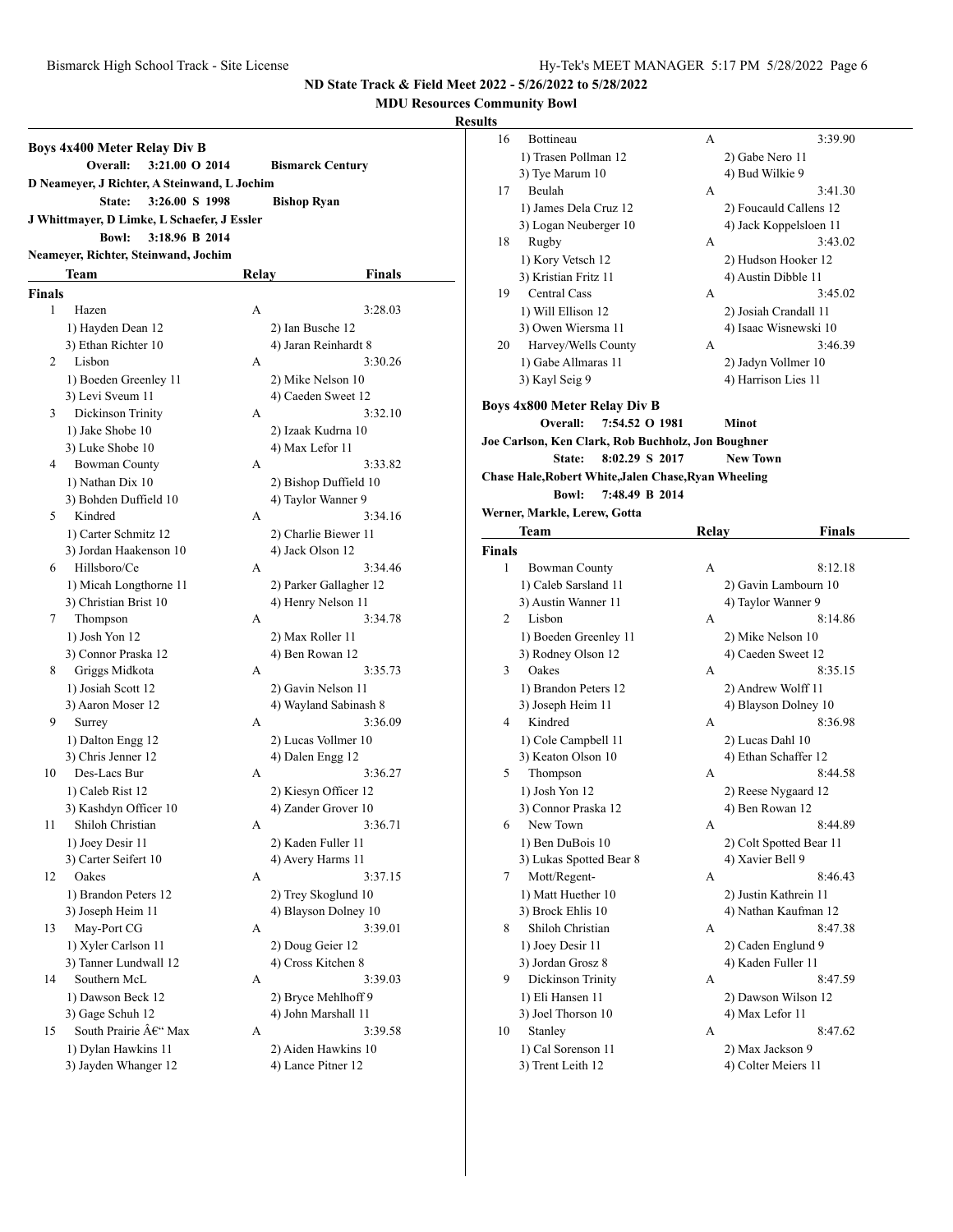## **MDU Resources Community Bowl**

## **Results**

|                | Finals  (Boys 4x800 Meter Relay Div B) |                |      |                      |                        |             |
|----------------|----------------------------------------|----------------|------|----------------------|------------------------|-------------|
|                | Team                                   |                |      | Relay                |                        | Finals      |
| 11             | Hillsboro/Ce                           |                |      | A                    |                        | 8:53.89     |
|                | 1) Jake Wright 11                      |                |      |                      | 2) Parker Gallagher 12 |             |
|                | 3) Henry Nelson 11                     |                |      |                      | 4) Christian Brist 10  |             |
| 12             | Carrington                             |                |      | А                    |                        | 8:54.05     |
|                | 1) Ty Johnston 11                      |                |      |                      | 2) Jacob Rexin 12      |             |
|                | 3) Jacob Seaburg 12                    |                |      |                      | 4) Logan Weninger 10   |             |
| 13             | Grafton                                |                |      | A                    |                        | 8:55.26     |
|                | 1) Ethan Suda 12                       |                |      |                      | 2) Omarion Brown 11    |             |
|                | 3) Hayden Perez 11                     |                |      |                      | 4) Jack Kern 10        |             |
| 14             | Bottineau                              |                |      | А                    |                        | 8:57.18     |
|                | 1) Ethan Siemens 12                    |                |      |                      | 2) Will DeMontigny 9   |             |
|                | 3) Noah Bedlion 9                      |                |      |                      | 4) Bud Wilkie 9        |             |
| 15             | Rugby                                  |                |      | A                    |                        | 8:59.02     |
|                | 1) John Jundt 11                       |                |      |                      | 2) Kristian Fritz 11   |             |
|                | 3) Connor Klein 10                     |                |      |                      | 4) Austin Dibble 11    |             |
| 16             | Griggs Midkota                         |                |      | A                    |                        | 8:59.74     |
|                | 1) Wayland Sabinash 8                  |                |      |                      | 2) Mark Sammons 12     |             |
|                | 3) Eli Larson 11                       |                |      |                      | 4) Gavin Nelson 11     |             |
| 17             | Central McLean                         |                | A    |                      | 9:04.11                |             |
|                | 1) Morgan Maxwell 9                    |                |      |                      | 2) Cade Kjelstrup 11   |             |
|                | 3) Aiden Hanson 8                      |                |      |                      | 4) Gavin Haraseth 8    |             |
| 18             | <b>Benson County</b>                   |                | А    |                      | 9:11.63                |             |
|                | 1) Gunnar Larson 11                    |                |      | 2) Holdyn Jacobson 9 |                        |             |
|                | 3) Paxton Neppl 9                      |                |      | 4) Macyn Olson 10    |                        |             |
| 19             | Des-Lacs Bur                           |                |      | A                    |                        | 9:12.51     |
|                | 1) Kashdyn Officer 10                  |                |      |                      | 2) Logan Rist 10       |             |
|                | 3) Xander Sundsbak 12                  |                |      |                      | 4) Zander Grover 10    |             |
| 20             | <b>Central Cass</b>                    |                |      | A                    |                        | 9:16.52     |
|                | 1) Ronnie Burchill 10                  |                |      |                      | 2) Easton Holland 7    |             |
|                | 3) Steele Bryant 9                     |                |      |                      | 4) Josiah Crandall 11  |             |
| 21             | Beach                                  |                |      | A                    |                        | 9:17.44     |
|                | 1) Justus Baker 9                      |                |      |                      | 2) Andrew Trask 10     |             |
|                | 3) Adam Trask 10                       |                |      |                      | 4) Chance Manhart 12   |             |
|                | <b>Boys High Jump Div B</b>            |                |      |                      |                        |             |
|                | Overall:                               | 6-10.25 O 1999 |      |                      | <b>Shawn Gabbert</b>   |             |
|                | State:                                 | 6-09.50 S 1988 |      |                      | <b>Mark McDonald</b>   |             |
|                | <b>Bowl:</b>                           | 6-08.50 B 2021 |      |                      | <b>Braden Brown</b>    |             |
|                | <b>Name</b>                            |                | Yr   |                      | School                 | Finals      |
| <b>Finals</b>  |                                        |                |      |                      |                        |             |
| 1              | Paul Olson                             |                |      |                      | 12 Kindred             | J6-06.00    |
| $\overline{c}$ | Jaiden Peraza                          |                | 12   |                      | Kindred                | J6-06.00    |
| 3              | Cooper Johnson                         |                | 11 - |                      | <b>Central Cass</b>    |             |
|                |                                        |                |      |                      |                        | J6-02.00    |
| 4              | Cordel Sjokvist                        |                | 11   |                      | Mohall-Lansf           | J6-02.00    |
| 4              | Zeke Barnick                           |                | 10   |                      | Edgeley/Kulm           | J6-02.00    |
| 6              | Logan Barnes                           |                |      |                      | 12 Linton/HMB          | J6-02.00    |
| 7              | Kaden Jensen                           |                |      |                      | 12 New Rockford        | J6-00.00    |
| 8              | Leighton Strommen                      |                |      |                      | 12 Northern Cas        | J6-00.00    |
| 9              | Gavin Mitzel                           |                |      |                      | 12 Hillsboro/Ce        | 5-10.00     |
| 9              | Avery Rosinski                         |                | 11   |                      | Park River/F           | 5-10.00     |
| 9              | Alex Erickson                          |                |      |                      | 12 Harvey/Wells        | $5 - 10.00$ |
| 12             | Dontaye Fetzer                         |                | 9    |                      | Southern McL           | 5-08.00     |
| 12             | Gage Schuh                             |                | 12   |                      | Southern McL           | 5-08.00     |
| 12             | Kyle Huseby                            |                |      |                      | 9 Powers Lake          | 5-08.00     |

| um                 |                                                 |                       |      |                            |                      |          |
|--------------------|-------------------------------------------------|-----------------------|------|----------------------------|----------------------|----------|
| 12                 | Porter Granger                                  |                       |      | 9 New Rockford             | 5-08.00              |          |
| 12                 | Simon Buchfinck                                 |                       |      | 10 Beulah                  | 5-08.00              |          |
| 12                 | Erik Foster                                     |                       |      | 11 Rugby                   | 5-08.00              |          |
| $---$              | Ian Johnson                                     |                       | 11   | <b>Bishop Ryan</b>         | NH                   |          |
| $---$              | Ethan Hendrickson                               |                       |      | 10 Killdeer                | NH                   |          |
|                    |                                                 |                       |      |                            |                      |          |
|                    | <b>Boys Pole Vault Div B</b><br><b>Overall:</b> | 15-07.50 O 2021       |      | <b>Jak Urlacher</b>        |                      |          |
|                    | State:                                          | 15-00 S 2013          |      | <b>Harrison Aide</b>       |                      |          |
|                    | <b>Bowl:</b>                                    | 15-07.50 B 2021       |      | <b>Jak Urlacher</b>        |                      |          |
|                    |                                                 |                       |      |                            |                      |          |
|                    | Name                                            |                       |      | Yr School                  | Finals               |          |
| <b>Finals</b><br>1 | Parker Gallagher                                |                       |      | 12 Hillsboro/Ce            | 13-00.00             |          |
| 2                  |                                                 |                       |      |                            |                      |          |
|                    | Noah Mehus                                      |                       |      | 11 May-Port CG             | 12-09.00             |          |
| 3<br>4             | Carter Schmitz                                  |                       |      | 12 Kindred                 | 12-00.00             |          |
|                    | Kory Vetsch                                     |                       |      | 12 Rugby                   | J12-00.00            |          |
| 4                  | Jack Olson<br>Jace Andersen                     |                       |      | 12 Kindred<br>12 Killdeer  | J12-00.00            |          |
| 6<br>7             | Caleb Klabunde                                  |                       |      | 12 Kindred                 | J12-00.00            |          |
|                    | Kael Kovar                                      |                       |      | 11 Carrington              | 11-06.00             |          |
| 8                  | Mike Nelson                                     |                       |      | 10 Lisbon                  | J11-06.00            |          |
| 9                  |                                                 |                       |      |                            | J11-06.00            |          |
| 10                 | Trace Hoggarth                                  |                       |      | 11 Carrington              | 11-00.00<br>11-00.00 |          |
| 10                 | Michael Cattoor                                 |                       |      | 9 Killdeer                 |                      |          |
| 10                 | Oliver Marquardt                                |                       |      | 11 May-Port CG             | 11-00.00             |          |
| 10                 | Logan Rist                                      |                       |      | 10 Des-Lacs Bur            | 11-00.00             |          |
| 10                 | Logan Gronvold                                  |                       |      | 11 Rugby                   | 11-00.00             |          |
| 10                 | Patrick Conoly                                  |                       |      | 11 Southern McL            | 11-00.00             |          |
| ---                | Vincent Wanna                                   |                       |      | 10 Trenton                 | NΗ                   |          |
| $---$              | Jalon Chapman                                   |                       |      | 8 Trenton                  | NΗ                   |          |
| ---                | <b>Bryceton Deplazes</b>                        |                       | 11 - | Rugby                      | NΗ                   |          |
| ---                | Que Dakken                                      |                       | 12   | Glen Ullin/H               | NH                   |          |
|                    | <b>Boys Long Jump Div B</b>                     |                       |      |                            |                      |          |
|                    | Overall:                                        | 24-06 O 1998          |      | <b>Nate Keller</b>         |                      |          |
|                    | <b>State:</b>                                   | 23-02.50 S 1970       |      | <b>Rich Goff</b>           |                      |          |
|                    |                                                 | Bowl: 23-09.50 B 2013 |      | <b>Jamie Heinen-Lugert</b> |                      |          |
|                    | Name                                            |                       | Yr   | <b>School</b>              | Finals               |          |
| <b>Finals</b>      |                                                 |                       |      |                            |                      |          |
| 1                  | Alex Erickson                                   |                       |      | 12 Harvey/Wells            | $21-08.50 +0.0$      |          |
| 2                  | Kaden Jensen                                    |                       |      | 12 New Rockford            | $21-08.25$ +0.0      |          |
| 3                  | Clay Heimer                                     |                       |      | 12 Bowman Count            | 20-11.25             | $+0.0$   |
| 4                  | Kevin Gilmore                                   |                       | 12   | Beulah                     | 20-10.75             | 0.7      |
| 5                  | Bohden Duffield                                 |                       | 10   | <b>Bowman Count</b>        | 20-09.50             | 0.2      |
| 6                  | Owen Wiersma                                    |                       | 11   | <b>Central Cass</b>        | 20-07.50             | $+0.0$   |
| 7                  | Trevon Rodriguez                                |                       | 12   | Oak Grove Lu               | 20-05.75             | 0.8      |
| 8                  | Gabe Allmaras                                   |                       | 11   | Harvey/Wells               | 20-04.00             | NWI      |
| 9                  | Logan Wentz                                     |                       | 12   | <b>Bishop Ryan</b>         | 20-03.50             | $+0.0$   |
| 10                 | <b>Bishop Duffield</b>                          |                       | 10   | <b>Bowman Count</b>        | 20-02.75             | $+0.0$   |
| 11                 | Evan Richman                                    |                       | 12   | Maple River                | 20-02.00             | $+0.0$   |
| 12                 | Ethan Richter                                   |                       | 10   | Hazen                      | 20-01.75             | $+0.0$   |
| 13                 | Presley Peraza                                  |                       | 9    | Kindred                    | 20-01.50             | 1.9      |
| 14                 | Ethan Bergstrom                                 |                       | 11   | May-Port CG                | 20-01.00             | $+0.0\,$ |
| 15                 | Jace Narum                                      |                       | 10   | Central Cass               | 19-11.00             | $+0.0$   |

16 Dawson Bruner 12 Hazen 19-10.00 0.8 17 Jaylin Ross 10 Des-Lacs Bur 19-07.00 0.5 18 Jeffry Rosinski 9 Northern Lig 19-05.25 0.8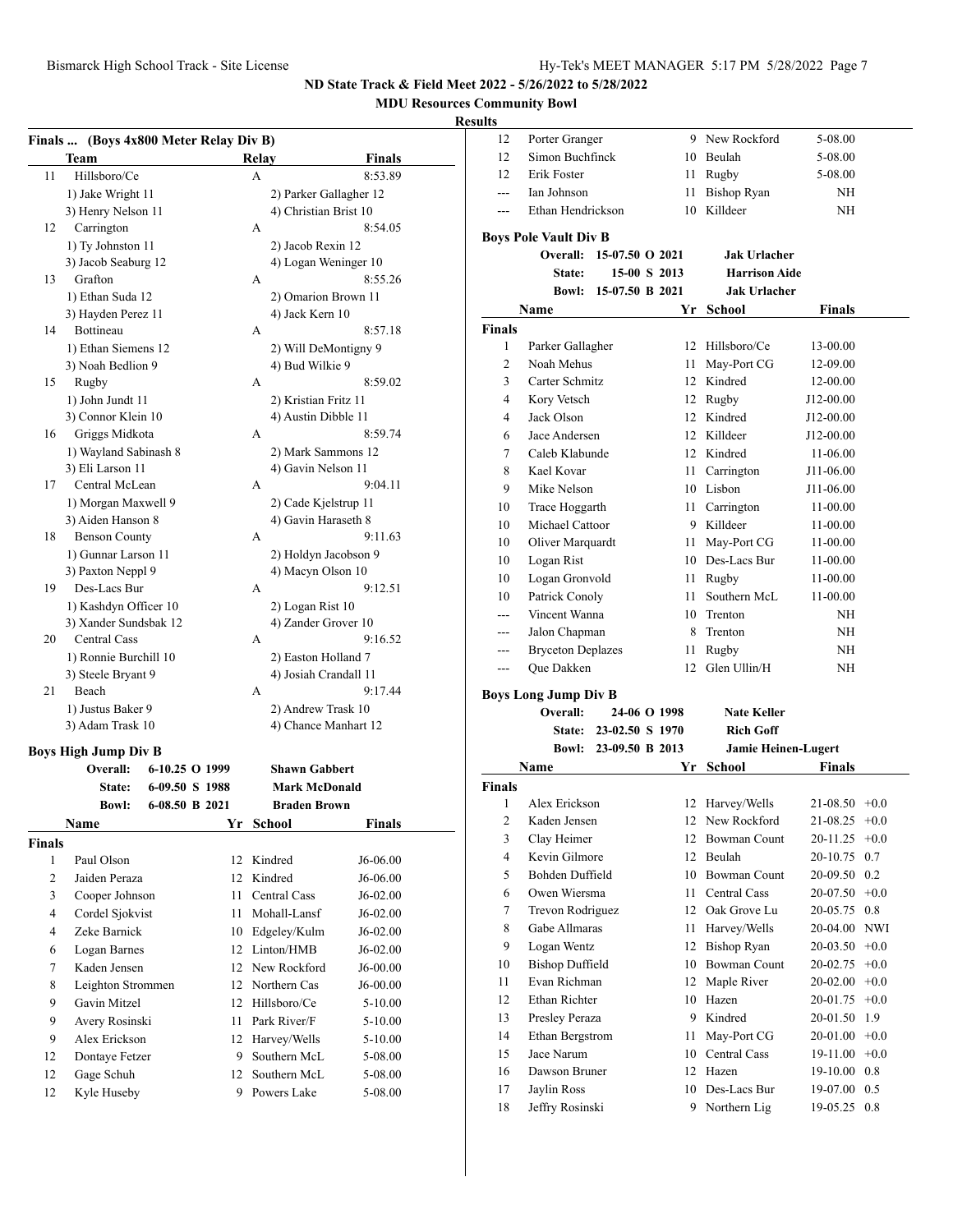**MDU Resources Community Bowl**

## **Results**

|                               | Finals  (Boys Long Jump Div B)            |              |                              |                  |        |  |  |
|-------------------------------|-------------------------------------------|--------------|------------------------------|------------------|--------|--|--|
|                               | Name                                      |              | Yr School                    | <b>Finals</b>    |        |  |  |
| 19                            | Cordel Sjokvist                           | 11           | Mohall-Lansf                 | 19-04.50         | 1.2    |  |  |
| 20                            | <b>Brody Headley</b>                      | 12           | <b>Bowman Count</b>          | 19-02.00         | $+0.0$ |  |  |
| 21                            | Dontaye Fetzer                            | 9.           | Southern McL                 | 19-01.25         | $+0.0$ |  |  |
| 22                            | Max Roller                                | 11           | Thompson                     | 19-01.00         | $+0.0$ |  |  |
| 23                            | Cole Manolovits                           | 11           | Mott/Regent-                 | 18-09.50         | 0.3    |  |  |
| 24                            | Gage Schuh                                | 12           | Southern McL                 | 17-10.00         | $+0.0$ |  |  |
|                               |                                           |              |                              |                  |        |  |  |
|                               | <b>Boys Triple Jump Div B</b><br>Overall: | 48-05 O 2019 | Nsengiyumva Corode           |                  |        |  |  |
|                               | 46-05.50 S 2015<br>State:                 |              | <b>Kellemon Hinton</b>       |                  |        |  |  |
|                               | <b>Bowl:</b>                              | 48-05 B 2019 | Nsengiyumva Corode           |                  |        |  |  |
|                               |                                           |              |                              |                  |        |  |  |
|                               | Name                                      | Yr           | <b>School</b>                | <b>Finals</b>    |        |  |  |
| <b>Finals</b><br>$\mathbf{1}$ | Alex Erickson                             | 12           |                              | 42-03.00         | $-1.4$ |  |  |
| 2                             | Jaylin Ross                               | 10           | Harvey/Wells<br>Des-Lacs Bur | 41-11.00         | $-0.1$ |  |  |
| 3                             | Jace Narum                                |              | 10 Central Cass              | 41-06.75         | $+0.0$ |  |  |
| 4                             | Owen Wiersma                              | 11 -         | Central Cass                 | 41-04.25         | $+0.0$ |  |  |
| 5                             | Ty Abrahamson                             |              | 12 Northern Lig              | 41-03.50         | $+0.0$ |  |  |
| 6                             | Logan Wentz                               | 12           | <b>Bishop Ryan</b>           | 41-02.00         | $+0.0$ |  |  |
| 7                             | <b>Bishop Duffield</b>                    | 10           | <b>Bowman Count</b>          | $41-01.25$ +0.0  |        |  |  |
| 8                             | Clay Heimer                               |              | 12 Bowman Count              | $41-00.00 -1.2$  |        |  |  |
| 9                             | Kaden Jensen                              |              | 12 New Rockford              | $40-07.50 -0.9$  |        |  |  |
| 10                            | Max Roller                                | 11           | Thompson                     | $40-06.25$ +0.0  |        |  |  |
| 10                            | Jayden Bittner                            |              | 10 Lisbon                    | $40-06.25$ +0.0  |        |  |  |
| 12                            | Evan Richman                              |              | 12 Maple River               | 40-03.50 0.3     |        |  |  |
| 13                            | Luma Sako                                 |              | 10 Glen Ullin/H              | 40-01.00         | $+0.0$ |  |  |
| 14                            | Xyler Carlson                             | 11           | May-Port CG                  | 39-09.00         | 0.3    |  |  |
| 14                            | Cody Amble                                | 9.           | Langdon Area                 | 39-09.00         | $+0.0$ |  |  |
| 16                            | Avery Klein                               |              | 10 Garrison                  | 39-06.75         | 1.4    |  |  |
| 17                            | Gabe Allmaras                             | 11           | Harvey/Wells                 | 39-04.50         | 0.4    |  |  |
| 18                            | Casey Everson                             | 12           | <b>Barnes Count</b>          | 39-01.00         | 1.2    |  |  |
| 19                            | Teigen Marmon                             |              | 12 Bowman Count              | $38-06.50 +0.0$  |        |  |  |
| 20                            | Cole Rohrbach                             | 12           | South Border                 | 38-00.00 NWI     |        |  |  |
| 21                            | Cole Manolovits                           | 11           | Mott/Regent-                 | 37-10.50         | $+0.0$ |  |  |
| 22                            | <b>Brock Norton</b>                       | 9            | New Salem-Al                 | 37-03.50         | $+0.0$ |  |  |
| 23                            | <b>Trevor Moos</b>                        |              | 10 Kidder Count              | $37-00.00 + 0.0$ |        |  |  |
|                               |                                           |              |                              |                  |        |  |  |
|                               | <b>Boys Shot Put Div B</b>                |              |                              |                  |        |  |  |
|                               | Overall:                                  | 64-01 O 1987 | <b>Howard Hausauer</b>       |                  |        |  |  |
|                               | State:                                    | 62-02 S 1995 | <b>Jim Kleinsasser</b>       |                  |        |  |  |
|                               | <b>Bowl:</b><br>63-06.50 B 2015           |              | <b>Jon Tharaldsen</b>        |                  |        |  |  |
|                               | Name                                      |              | Yr School                    | <b>Finals</b>    |        |  |  |
| <b>Finals</b>                 |                                           |              |                              |                  |        |  |  |
| 1                             | Jack Packer                               | 11           | Kindred                      | 58-05.00         |        |  |  |
| 2                             | Riley Sunram                              | 10           | Kindred                      | 54-04.00         |        |  |  |
| 3                             | Kayedenn Rivinius                         | 11           | <b>Grant County</b>          | 52-08.00         |        |  |  |
| 4                             | <b>Brady Guscette</b>                     | 11           | <b>Barnes Count</b>          | 51-11.00         |        |  |  |
| 5                             | <b>Blake Houska</b>                       | 11           | Kindred                      | 51-03.50         |        |  |  |
| 6                             | <b>Hunter Rasmussen</b>                   |              | 10 Bowman Count              | 49-08.00         |        |  |  |
| 7                             | Nick Thompson                             |              | 12 Richland                  | 49-07.00         |        |  |  |
| 8                             | Caleb Olson                               |              | 12 Lisbon                    | 49-05.00         |        |  |  |
| 9                             | Tyler Hansen                              |              | 12 Killdeer                  | 47-01.00         |        |  |  |
| 10                            | Jagger Dickman                            | 12           | Surrey                       | 46-00.00         |        |  |  |
| 11                            | Aaden Olson                               | 11           | Velva-Drake/                 | 45-08.00         |        |  |  |

| 11 | Gabe Lakoduk           | 11 | Velva-Drake/        | 45-08.00     |
|----|------------------------|----|---------------------|--------------|
| 13 | Dilon Filler           | 10 | Kindred             | 45-06.00     |
| 14 | Reuben Clay            | 10 | North Star          | 43-05.00     |
| 14 | Kelby Azure            |    | 12 Hatton-North     | 43-05.00     |
| 16 | <b>Tyler Lindstrom</b> |    | 12 Powers Lake      | $43 - 02.00$ |
| 17 | Landyn Miller          | 12 | Southern McL        | 43-00.00     |
| 17 | Cole Potter            |    | 12 Thompson         | 43-00.00     |
| 19 | Jack Schaefer          |    | 12 Des-Lacs Bur     | 42-08.00     |
| 20 | Beau Kearsley          | 11 | Powers Lake         | 42-00.00     |
| 21 | Owen Thigpen           | 9  | Hazen               | $41-04.00$   |
| 22 | Marcus Henry           | 10 | <b>Standing Roc</b> | $41 - 02.00$ |
| 23 | Lane Kautzman          | 12 | Griggs Midko        | 40-09.00     |
| 24 | <b>Easton Baesler</b>  | 11 | Hillsboro/Ce        | 39-11.00     |
| 25 | Dylan McDonald         | 12 | Glenburn            | 39-00.00     |

#### **Boys Discus Throw Div B**

|                | Overall:               | 192-08 O 2012 | <b>Bryan Bjerk</b>   |               |
|----------------|------------------------|---------------|----------------------|---------------|
|                | State:                 | 192-00 S 2021 | <b>Kaden Pastian</b> |               |
|                | <b>Bowl:</b>           | 192-08 B 2012 | <b>Bryan Bjerk</b>   |               |
|                | Name                   | Yr            | <b>School</b>        | <b>Finals</b> |
| <b>Finals</b>  |                        |               |                      |               |
| 1              | Jack Packer            | 11            | Kindred              | 164-00        |
| $\overline{c}$ | Hunter Rasmussen       | 10            | <b>Bowman Count</b>  | 157-01        |
| 3              | Jack Schaefer          |               | 12 Des-Lacs Bur      | 144-07        |
| $\overline{4}$ | <b>Easton Baesler</b>  |               | 11 Hillsboro/Ce      | $141 - 04$    |
| 5              | Caleb Olson            | 12            | Lisbon               | J141-04       |
| 6              | Juno Obenauer          | 12            | Hazen                | 140-04        |
| 7              | Wyatt Ottmar           | 11            | <b>Grant County</b>  | 137-06        |
| 8              | Aidan Hill             | 12            | Drayton/Vall         | 134-00        |
| 9              | Dylan McDonald         | 12            | Glenburn             | 133-11        |
| 10             | Cole Potter            | 12            | Thompson             | 133-04        |
| 11             | Oscar Leal             | 11            | Hillsboro/Ce         | 128-02        |
| 12             | Ben Knopp              | 12            | <b>Bowman Count</b>  | 127-00        |
| 13             | <b>Tyler Lindstrom</b> |               | 12 Powers Lake       | 126-05        |
| 14             | <b>Riley Sunram</b>    |               | 10 Kindred           | 126-02        |
| 15             | Reuben Clay            |               | 10 North Star        | 122-06        |
| 16             | Ashton Peterson        |               | 12 South Border      | 121-04        |
| 17             | <b>Trey Swanson</b>    | 11            | Beach                | 120-05        |
| 18             | Trey Boedicker         | 11            | South Prairi         | 119-07        |
| 19             | Lane Kautzman          | 12            | Griggs Midko         | $117 - 10$    |
| 20             | Landyn Miller          | 12            | Southern McL         | 116-10        |
| 21             | Cole Knudson           |               | 10 Benson Count      | 100-05        |
| 22             | Caden Belgarde         | 11            | Northern Lig         | 90-01         |
| ---            | Ethan Jepson           | 12            | Killdeer             | <b>FOUL</b>   |
| ---            | Nathan Kaufman         | 12            | Mott/Regent-         | <b>FOUL</b>   |

| $\cdot$        | Overall:<br>State:<br><b>Bowl:</b> | 208-03 O 2004<br>208-03 S 2004<br>212-08 B 2001 |    | <b>Riley Dolezal</b><br><b>Riley Dolezal</b><br><b>Chad Oukrop</b> |               |
|----------------|------------------------------------|-------------------------------------------------|----|--------------------------------------------------------------------|---------------|
|                | <b>Name</b>                        |                                                 |    | Yr School                                                          | <b>Finals</b> |
| <b>Finals</b>  |                                    |                                                 |    |                                                                    |               |
|                | Levi Reis                          |                                                 | 11 | Ellendale                                                          | 179-01        |
| $\overline{c}$ | Peter Dryburgh                     |                                                 | 11 | Hillsboro/Ce                                                       | 173-06        |
| 3              | Ryder Bickett                      |                                                 | 9  | Carrington                                                         | 164-11        |
| 4              | Isaac Friese                       |                                                 |    | 12 Harvey/Wells                                                    | 162-08        |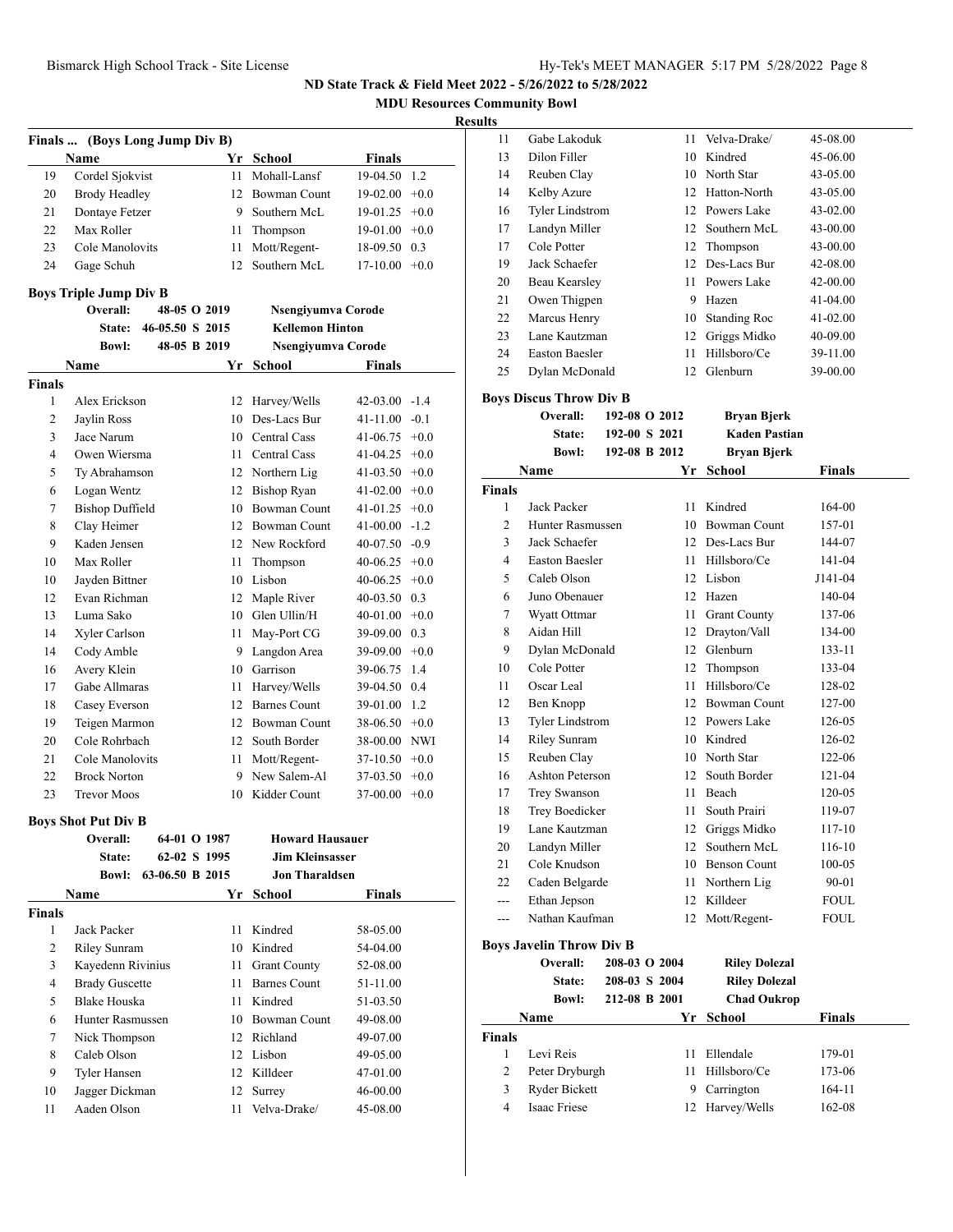$\overline{\phantom{a}}$ 

**ND State Track & Field Meet 2022 - 5/26/2022 to 5/28/2022**

## **MDU Resources Community Bowl**

## **Results**

| Finals  (Boys Javelin Throw Div B) |                    |    |                     |        |  |  |  |
|------------------------------------|--------------------|----|---------------------|--------|--|--|--|
|                                    | Name               | Yr | School              | Finals |  |  |  |
| 5                                  | Nathan Kaufman     | 12 | Mott/Regent-        | 156-07 |  |  |  |
| 6                                  | Mack Hoselton      | 12 | Richardton-T        | 156-01 |  |  |  |
| 7                                  | Tate Jerdee        | 12 | Wyndmere-Lid        | 156-00 |  |  |  |
| 8                                  | Jack Hynek         | 10 | Stanley             | 152-03 |  |  |  |
| 9                                  | Kayden Quick       | 11 | <b>Barnes Count</b> | 151-09 |  |  |  |
| 10                                 | Andrew Christensen | 11 | Kenmare/Bowb        | 148-10 |  |  |  |
| 11                                 | Riley Tuenge       | 12 | Rugby               | 145-06 |  |  |  |
| 12                                 | Avery Rosinski     | 11 | Park River/F        | 144-05 |  |  |  |
| 13                                 | Max McQuillan      | 12 | Kindred             | 141-09 |  |  |  |
| 14                                 | Brody Schneibel    | 11 | Rugby               | 140-08 |  |  |  |
| 15                                 | Eric Hoffmann      | 11 | Larimore            | 139-00 |  |  |  |
| 16                                 | Tyler Hansen       | 12 | Killdeer            | 138-06 |  |  |  |
| 17                                 | Cameron Bailey     | 12 | Nedrose             | 130-09 |  |  |  |
| 18                                 | Joren Jangula      | 10 | Kidder Count        | 128-05 |  |  |  |
| 19                                 | Bohden Obenauer    | 10 | Hazen               | 115-01 |  |  |  |

|     | Women - Div A - Team Rankings - 19 Events Scored |     |
|-----|--------------------------------------------------|-----|
| 1)  | Davies                                           | 137 |
| 2)  | Century                                          | 105 |
| 3)  | Jamestown                                        | 76  |
| 4)  | West Fargo                                       | 71  |
| 5)  | Mandan                                           | 52  |
| 6)  | Fargo North                                      | 38  |
| 6)  | <b>Bismarck</b>                                  | 38  |
| 8)  | Dickinson                                        | 34  |
| 9)  | Red River                                        | 33  |
| 10) | Minot                                            | 28  |
| 11) | Legacy                                           | 24  |
| 12) | West Fargo Sheyenne                              | 23  |
| 13) | Williston                                        | 22  |
| 14) | Shanley                                          | 14  |
| 15) | St. Mary's                                       | 13  |
| 16) | Watford City                                     | 11  |
| 17) | Wahpeton                                         | 8   |
| 18) | Devils Lake                                      | 5   |
| 18) | Valley City                                      | 5   |
| 20) | Fargo South                                      | 4   |
|     |                                                  |     |

| Women - Div B - Team Rankings - 19 Events Scored |                              |      |  |  |  |
|--------------------------------------------------|------------------------------|------|--|--|--|
| $_{1}$                                           | Central Cass                 | 82   |  |  |  |
| 2)                                               | Kindred                      | 47   |  |  |  |
| 3)                                               | Rugby                        | 41   |  |  |  |
| 4)                                               | New Rockford-Sheyenne        | 40   |  |  |  |
| 5)                                               | Beulah                       | 38   |  |  |  |
| 6)                                               | Carrington                   | 37   |  |  |  |
| 6)                                               | Lisbon                       | 37   |  |  |  |
| 8)                                               | Des-Lacs Burlington/Lewis an | 30   |  |  |  |
| 9)                                               | Oak Grove Lutheran           | 28   |  |  |  |
| 10)                                              | Sargent County               | 25.5 |  |  |  |
| 11)                                              | Griggs Midkota               | 21   |  |  |  |
| 12)                                              | Bottineau                    | 20   |  |  |  |
| 13)                                              | Edgeley/Kulm                 | 17   |  |  |  |
| 13)                                              | Oakes                        | 17   |  |  |  |
| 15)                                              | Kidder County                | 15.5 |  |  |  |
| 16)                                              | Hatton-Northwood             | 15   |  |  |  |
|                                                  |                              |      |  |  |  |

| 16) Hillsboro/Central Valley        | 15 |
|-------------------------------------|----|
| May-Port CG<br>18)                  | 14 |
| Langdon Area/Edmore/Munich<br>19)   | 13 |
| Bishop Ryan<br>19)                  | 13 |
| <b>Bowman County</b><br>19)         | 13 |
| Central McLean<br>19)               | 13 |
| Dickinson Trinity<br>23)            | 12 |
| Wyndmere-Lidgerwood<br>24)          | 11 |
| Southern McLean (Washburn/Wi<br>24) | 11 |
| Garrison<br>24)                     | 11 |
| Ellendale<br>27)                    | 10 |
| Hazen<br>28)                        | 9  |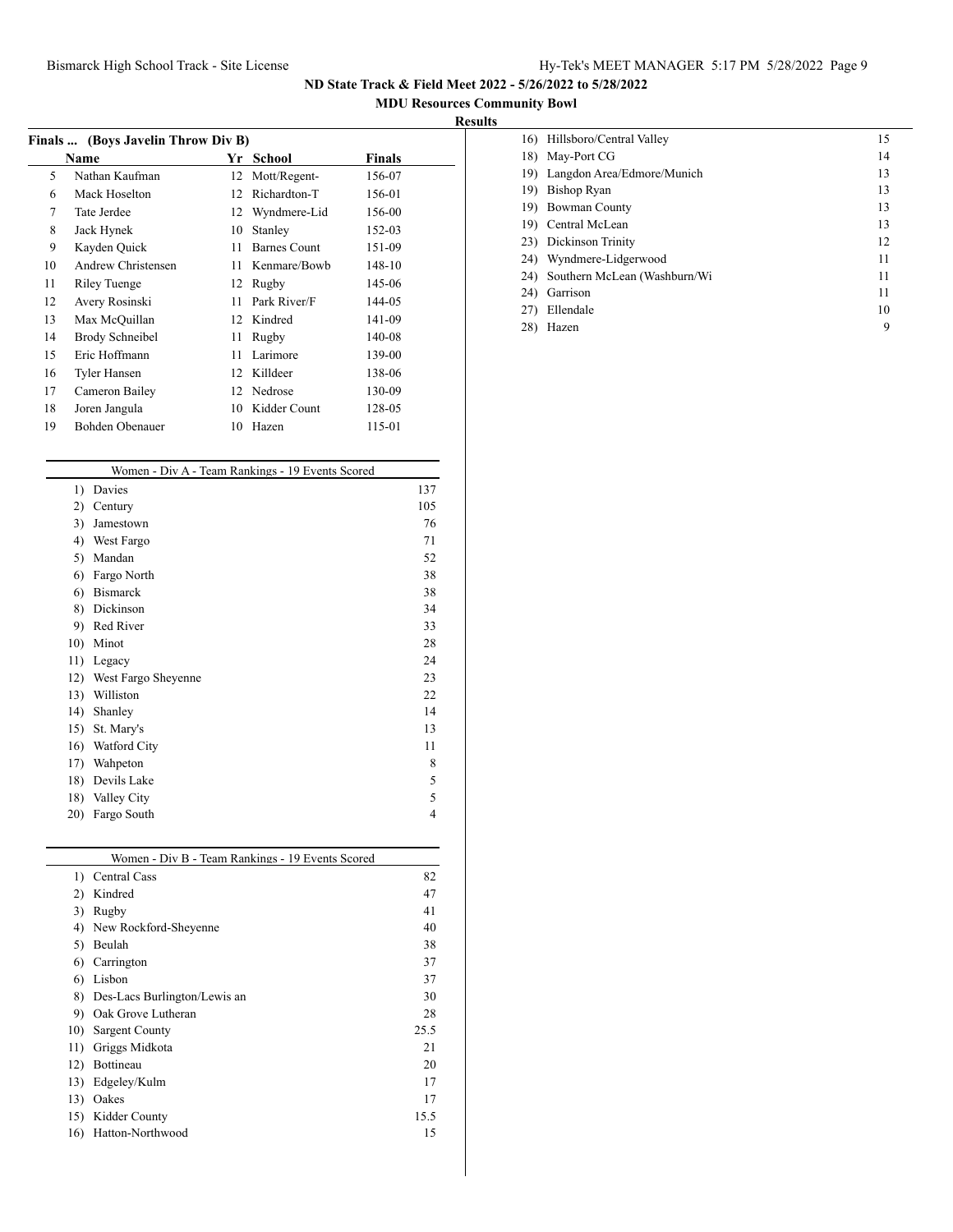## Bismarck High School Track - Site License Hy-Tek's MEET MANAGER 5:17 PM 5/28/2022 Page 10

**ND State Track & Field Meet 2022 - 5/26/2022 to 5/28/2022**

**MDU Resources Community Bowl**

## **Results**

| 28) | Stanley                      | 9              |  |
|-----|------------------------------|----------------|--|
| 30) | Shiloh Christian             | 8              |  |
| 30) | Velva-Drake/Anamoose         | 8              |  |
| 30) | <b>Benson County</b>         | 8              |  |
| 33) | South Border (Wishek/Ashley) | 6              |  |
| 34) | LaMoure/Litch-Marion         | 5              |  |
| 34) | North Star                   | 5              |  |
| 36) | Northern Cass                | 4.5            |  |
| 36) | Thompson                     | 4.5            |  |
| 38) | Enderlin                     | 4              |  |
| 38) | Drayton/Valley-Edinburg      | 4              |  |
| 38) | Grafton                      | 4              |  |
| 41) | Mott/Regent-New England      | 3              |  |
| 41) | Trenton                      | 3              |  |
| 41) | South Prairie – Max          | 3              |  |
| 44) | Surrey                       | 2              |  |
| 44) | Grant County/Flasher         | $\mathfrak{D}$ |  |
| 46) | Linton/HMB                   |                |  |
| 46) | Kenmare/Bowbells             | 1              |  |
|     |                              |                |  |

|     | Men - Div A - Team Rankings - 19 Events Scored |      |
|-----|------------------------------------------------|------|
| 1)  | Century                                        | 118  |
| 2)  | <b>Bismarck</b>                                | 85   |
| 3)  | West Fargo Sheyenne                            | 75.5 |
| 4)  | Davies                                         | 58   |
| 4)  | West Fargo                                     | 58   |
| 6)  | <b>Grand Forks Central</b>                     | 52   |
| 7)  | Williston                                      | 46   |
| 8)  | Red River                                      | 44   |
| 9)  | Legacy                                         | 41   |
| 10) | Fargo South                                    | 38   |
| 11) | Dickinson                                      | 25   |
| 12) | Mandan                                         | 23   |
| 13) | Wahpeton                                       | 19   |
| 14) | Minot                                          | 16   |
| 15) | Jamestown                                      | 12   |
| 16) | Devils Lake                                    | 7    |
| 16) | St. Mary's                                     | 7    |
| 18) | Shanley                                        | 6    |
| 19) | Watford City                                   | 4    |
| 20) | Valley City                                    | 3.5  |
| 21) | Fargo North                                    | 3    |
|     |                                                |      |

|     | Men - Div B - Team Rankings - 19 Events Scored |       |
|-----|------------------------------------------------|-------|
| 1)  | Kindred                                        | 124.5 |
| 2)  | Bowman County                                  | 95    |
| 3)  | Harvey/Wells County                            | 66    |
| 4)  | Central Cass                                   | 59    |
| 5)  | Hazen                                          | 56    |
| 6)  | Hillsboro/Central Valley                       | 50    |
| 7)  | Dickinson Trinity                              | 32    |
| 8)  | Beulah                                         | 30    |
| 9)  | Lisbon                                         | 28    |
|     | 10) New Rockford-Sheyenne                      | 15    |
| 11) | Des-Lacs Burlington/Lewis an                   |       |
|     | 12) Nelson County                              | 12    |
| 13) | Carrington                                     | 11    |
| 14) | Southern McLean (Washburn/Wi                   | 10    |

| 14)         | Ellendale                  | 10  |  |
|-------------|----------------------------|-----|--|
| 16)         | Thompson                   | 9   |  |
| 17)         | Grant County/Flasher       | 8   |  |
| 17)         | May-Port CG                | 8   |  |
| 19)         | Rugby                      | 7.5 |  |
| 20)         | Beach                      | 7   |  |
| 20)         | <b>Standing Rock</b>       | 7   |  |
| 20)         | New Town                   | 7   |  |
| 20)         | Richland                   | 7   |  |
| 24)         | Mott/Regent-New England    | 6   |  |
| 24)         | Oakes                      | 6   |  |
|             | 24) Northern Cass          | 6   |  |
| 27)         | <b>Barnes County North</b> | 5   |  |
| 28)         | Edgeley/Kulm               | 4.5 |  |
| 28)         | Mohall-Lansford-Sherwood   | 4.5 |  |
| 30)         | Northern Lights            | 4   |  |
| <b>30</b> ) | Garrison                   | 4   |  |
| 32)         | Oak Grove Lutheran         | 3   |  |
| 32)         | Powers Lake                | 3   |  |
| 32)         | Killdeer                   | 3   |  |
|             |                            |     |  |